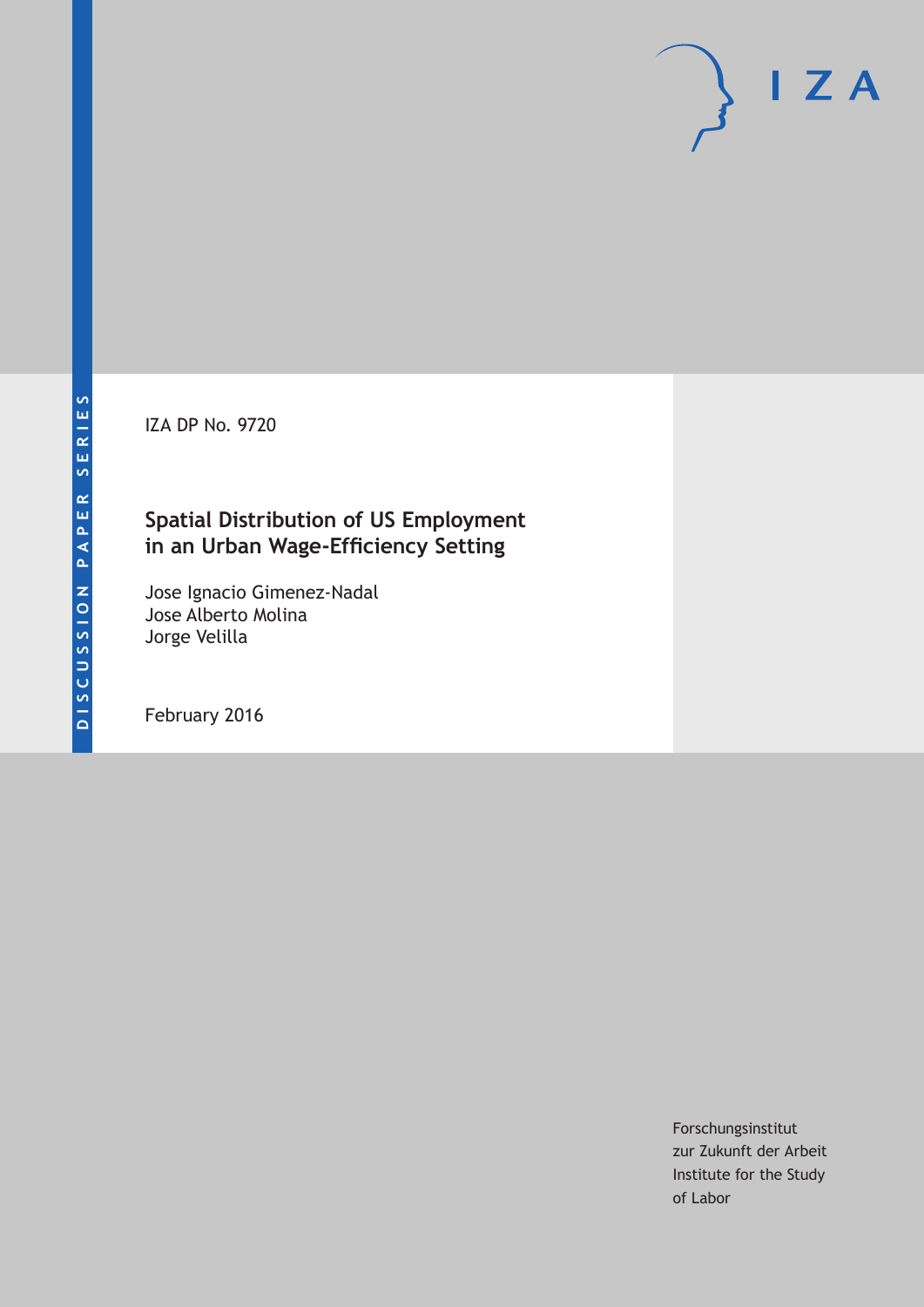# **Spatial Distribution of US Employment in an Urban Wage-Efficiency Setting**

## **Jose Ignacio Gimenez-Nadal**

*University of Zaragoza* 

### **Jose Alberto Molina**

*University of Zaragoza and IZA* 

### **Jorge Velilla**

*University of Zaragoza*

Discussion Paper No. 9720 February 2016

IZA

P.O. Box 7240 53072 Bonn Germany

Phone: +49-228-3894-0 Fax: +49-228-3894-180 E-mail: iza@iza.org

Any opinions expressed here are those of the author(s) and not those of IZA. Research published in this series may include views on policy, but the institute itself takes no institutional policy positions. The IZA research network is committed to the IZA Guiding Principles of Research Integrity.

The Institute for the Study of Labor (IZA) in Bonn is a local and virtual international research center and a place of communication between science, politics and business. IZA is an independent nonprofit organization supported by Deutsche Post Foundation. The center is associated with the University of Bonn and offers a stimulating research environment through its international network, workshops and conferences, data service, project support, research visits and doctoral program. IZA engages in (i) original and internationally competitive research in all fields of labor economics, (ii) development of policy concepts, and (iii) dissemination of research results and concepts to the interested public.

IZA Discussion Papers often represent preliminary work and are circulated to encourage discussion. Citation of such a paper should account for its provisional character. A revised version may be available directly from the author.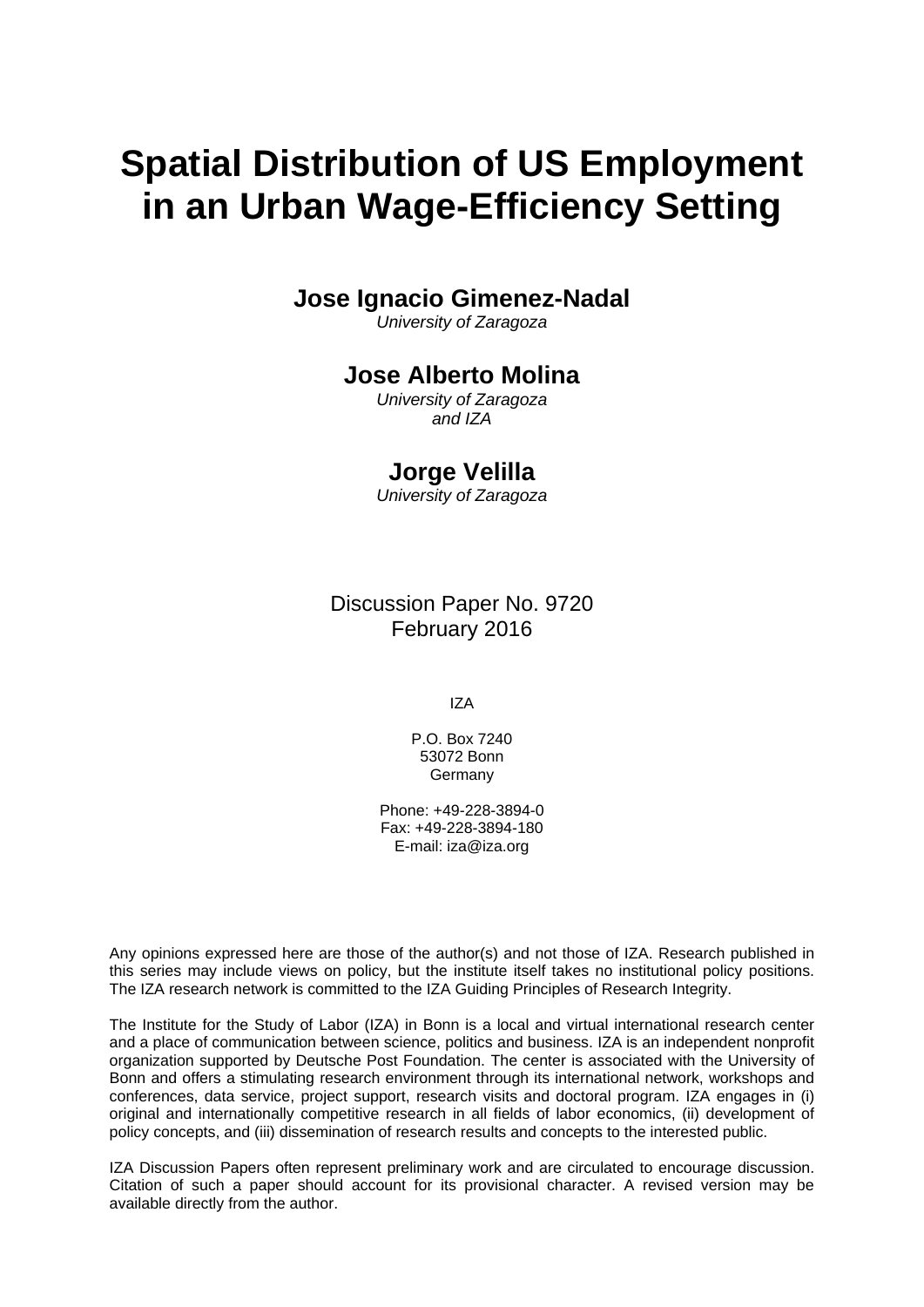IZA Discussion Paper No. 9720 February 2016

# **ABSTRACT**

# **Spatial Distribution of US Employment in an Urban Wage-Efficiency Setting\***

In this paper, we analyze the spatial distribution of US employment and earnings against an urban wage-efficiency background, where leisure and effort at work are complementary. Using data from the American Time Use Survey (ATUS) for the period 2003-2014, we analyze the spatial distribution of employment across metropolitan areas. We also empirically study the relationship between individual earnings and commuting and leisure. Our empirical results show that employment is mostly concentrated in metropolitan cores, and that earnings increase with "expected" commuting time, which gives empirical support to our urban wageefficiency theory. Furthermore, we use Geographical Information System models to show that there is no common pattern of commuting and the employees-to-unemployed rate, although we find higher wages in comparatively crowded states, where average commuting times are also higher.

JEL Classification: J21, J22, J31, R12, R41

Keywords: urban wage-efficiency, earnings, commuting, leisure, American Time Use Survey

Corresponding author:

 $\overline{a}$ 

J. Ignacio Gimenez Nadal Department of Economic Analysis Faculty of Economics and Business University of Zaragoza C/ Gran Via 2 50005 Zaragoza **Spain** E-mail: ngimenez@unizar.es

<sup>\*</sup> This paper has benefited from funding from the Spanish Ministry of Economics (Project ECO2012- 34828).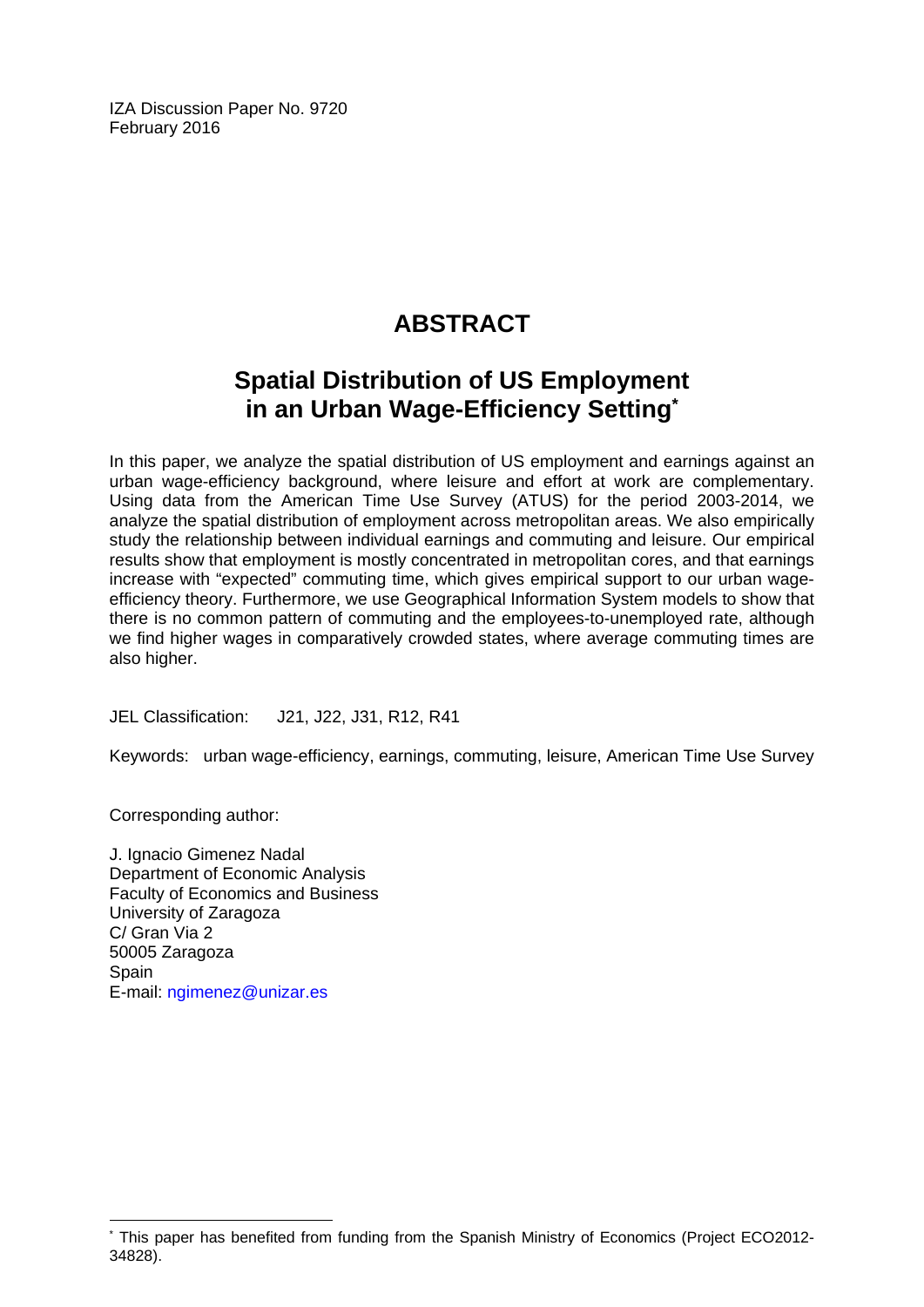#### 1. **INTRODUCTION**

In this paper, we analyze the spatial distribution of US employment, against an urban wage-efficiency background. We also analyze individual earnings and their relationship to effort at work, leisure, and commuting. Analyses of employment and earnings and their spatial distribution are common in several fields, and there is a rich literature in economics of commuting time (see Ma and Bannister, 2006, for a chronological review) and its interactions with employment and wages. We offer updated evidence of the spatial distribution of US wage employment and individual earnings, with a focus on commuting, leisure, and effort at work, according to a theoretical model that contrasts more commuting time with less time in leisure, and where leisure time and effort at work are complementary concepts. Employees who devote comparatively more time to commuting have comparatively less time to devote to leisure activities, and thus have incentives to shirk, which decreases their effort at work and, consequently, reduces their productivity.

Employment and earnings have been studied in a variety of frameworks, with the urban wage-efficiency theory being one approach. Wage-efficiency models are an important field of research in economics. In these models, salaried workers receive higher wages than those that correspond to the labor market equilibrium in order to not shirk. In other words, firms are willing to pay workers more than expected to promote efficiency and discourage shirking. However, firms do not pay enough to eliminate all shirking if they do not observe individual time endowments (Shapiro and Stiglitz, 1984). The socalled Urban Wage-Efficiency models include a spatial pattern, where location of jobs and living places play an important role, with the main objective being to study how employment and unemployment are distributed between the city center and the city fringe. By including this spatial background, certain new, key aspects are considered, with one important factor being the distance from the living place to the job place, which determines the time devoted to commuting.

Commuting, the distribution of wealth in cities, and urban wage-efficiency models have been intensively studied. Brueckner, Thisse and Zenou (1997) study the location of individuals in cities by income. Zax and Kain (1991) find that commuting changes affect the quit rates of black workers, but do not affect the quit rates of their white counterparts. The Spatial Mismatch Theory (Kain, 1968) argues that poor labor market outcomes are partly the result of spatial separation between job and living places. This is an important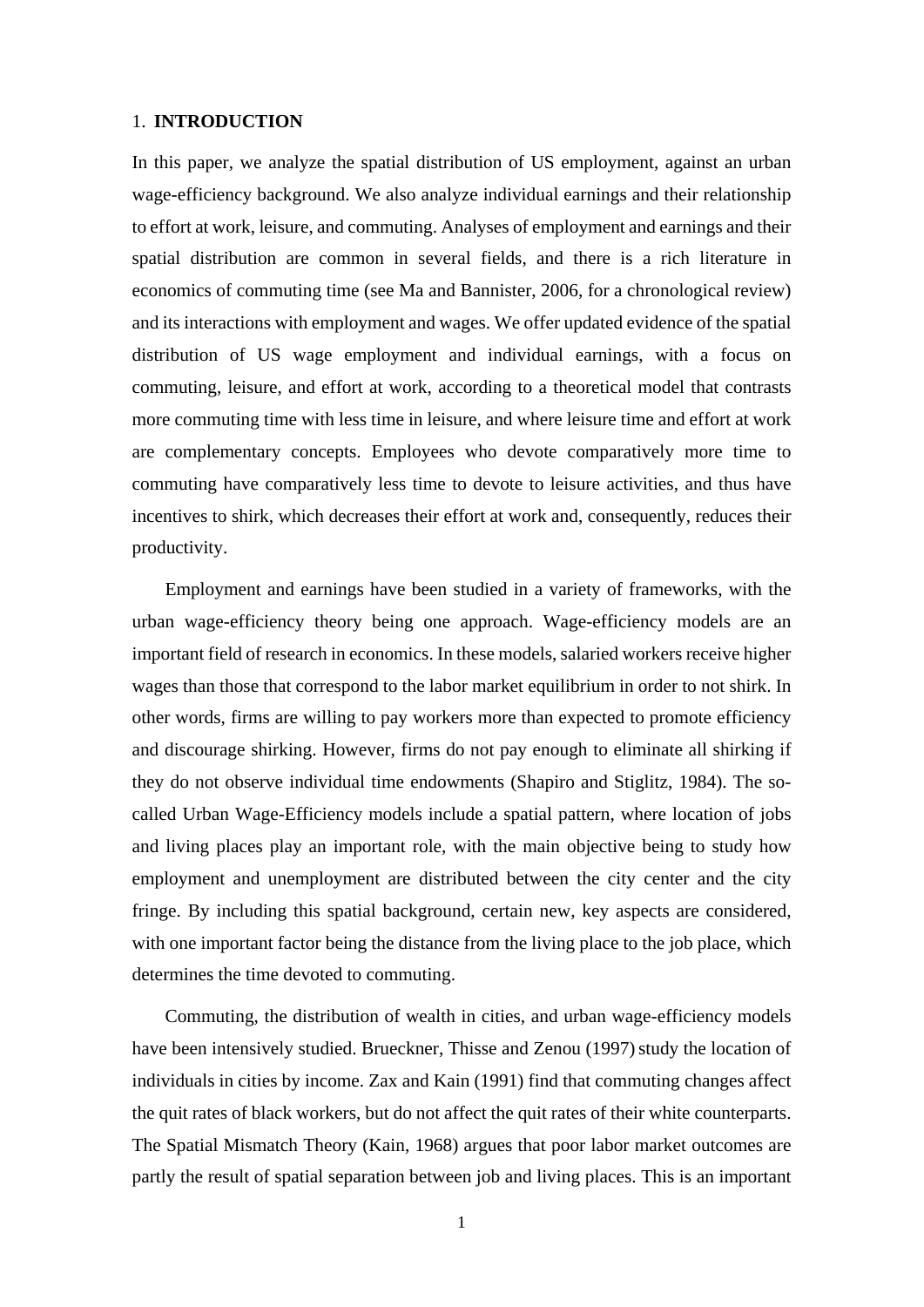concept in these models, and its effects on unemployment have been studied in Brueckner and Zenou (2003) (the contributions in this field are reviewed in Gobillon, Selod and Zenou, 2007). Patacchini and Zenou (2007) show the growing spatial dependence of unemployment rates. Picard and Zenou (2015) study the spatial distribution of individuals by social interactions, finding that minority groups have higher unemployment rates, independently of where they are located.

The effect of commuting on wages has already been studied (Manning, 2003; White, 1999; Zax, 1991), and the effects of commuting (determined by the spatial distribution of living places and jobs) and leisure on shirking have been theoretically and empirically examined by Ross and Zenou (2003, 2006), although their empirical results are not conclusive. Zenou (2006) develops a spatial model of employment and housing,showing that efficiency wages increase with commuting distance. Our approach is the same as that adopted in Ross and Zenou (2006), and we complement their results with current US time-use data.

Within this framework, our primary goal is to test the positive relationship between commuting time and earnings for the employed, and to show that, in general, commuting time has a negative relationship with employment, which can be interpreted as that the unemployed are located far from where employment is concentrated. We use the American Time Use Survey (ATUS) for the years 2003-2014, which includes information on commuting time, individual earnings, leisure, and other individual characteristics, to apply our empirical model. We find that, on average, "expected" commuting time is negative and significantly related to employment, in line with Ross and Zenou (2006). Furthermore, we examine the relationship between "expected" commuting and wages, finding the relationship is positive and significant. In particular, we find that a 1-minute increase in the "expected" commuting is positively associated with increases of around 1% in real hourly wages. We also propose Geographical Information System (GIS) modeling of commuting vs. employees over unemployment rates and wages. GIS models are useful tools in showing descriptive information with spatial trends, due to their nature and simplicity and the intuition of their results, as they show the data distributed according to geographical location.

We contribute to the literature by giving empirical support to Ross and Zenou (2003, 2006), and complementing urban results about employment and wages. First, we draw on time-use data, which have been underused in this field, although the ATUS has been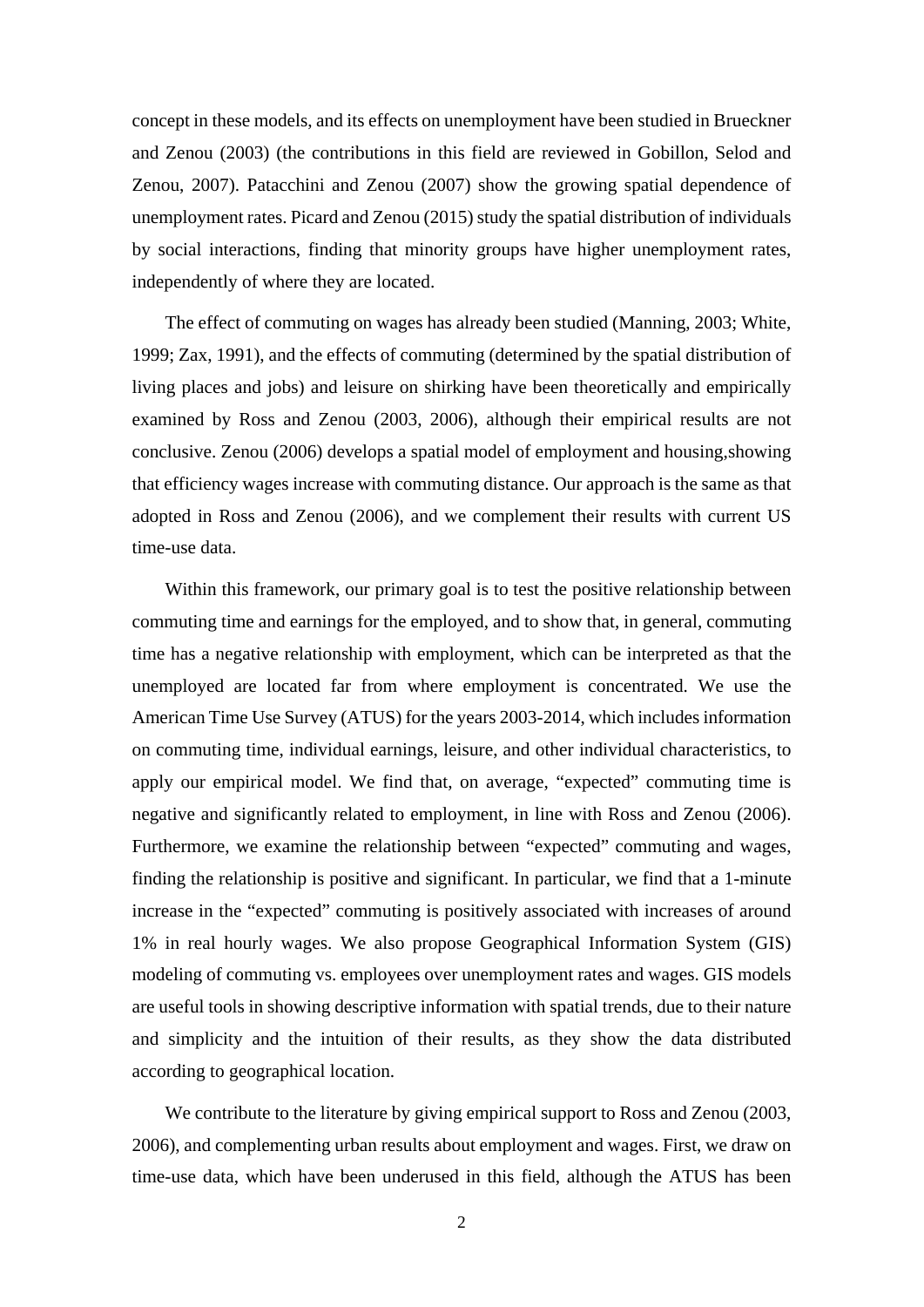previously used in commuting analyses that have provided positive and consistent results (Gimenez-Nadal, Molina and Velilla, 2015; 2016). Second, our statistical results show that workers are mainly located close to work-places and wages are positively related to "expected" commuting, which is consistent with urban wage-efficiency theories and with the notion of substitutability between shirking and leisure, propounded by Ross and Zenou (2003, 2006). Third, we make use of GIS models, to show that states with the higher average commutes also present higher average wages, although there is no clear pattern across commuting, population, and areas of employment.

The rest of the paper is organized as follows. Section 2 briefly describes our urban wage-efficiency background. Section 3 describes the data, and in Section 4 we show our empirical results. Section 5 contains our GIS maps, and Section 6 presents our main conclusions.

#### **2. THEORETICAL BACKGROUND**

Urban wage-efficiency models are strongly developed and offer a robust theoretical framework to test our empirical work. We take the urban wage-efficiency model of Ross and Zenou (2006) as our reference theoretical framework to make our hypothesis about what is expected from the empirical analysis. These authors construct a model whose main hypothesis is the following: leisure time and shirking at work are substitutive concepts. Put simply, the more time devoted to commuting, the less time individuals are able to devote to shirking. From this hypothesis, it is expected that commuting time and shirking are positively related, since long commuting times imply less leisure time, which in turn implies more shirking. However, it is also theoretically possible that leisure and shirking are complementary concepts, and this relationship depends on the form of the utility function and how leisure and effort at work are related.

When firms do not have control over workers' location (i.e., over commuting times, and where shirkers and non-shirkers are located), wages are exogenous and the two previously-argued relationships between leisure and shirking are possible. When shirking and leisure are substitutive, workers who reside close to jobs will not shirk, and higher wages implies less shirking. This is clear because workers who live close to their jobs will have less commuting time and thus more leisure, so they will shirk at work less, according to the substitutability hypothesis. On the other hand, when shirking and leisure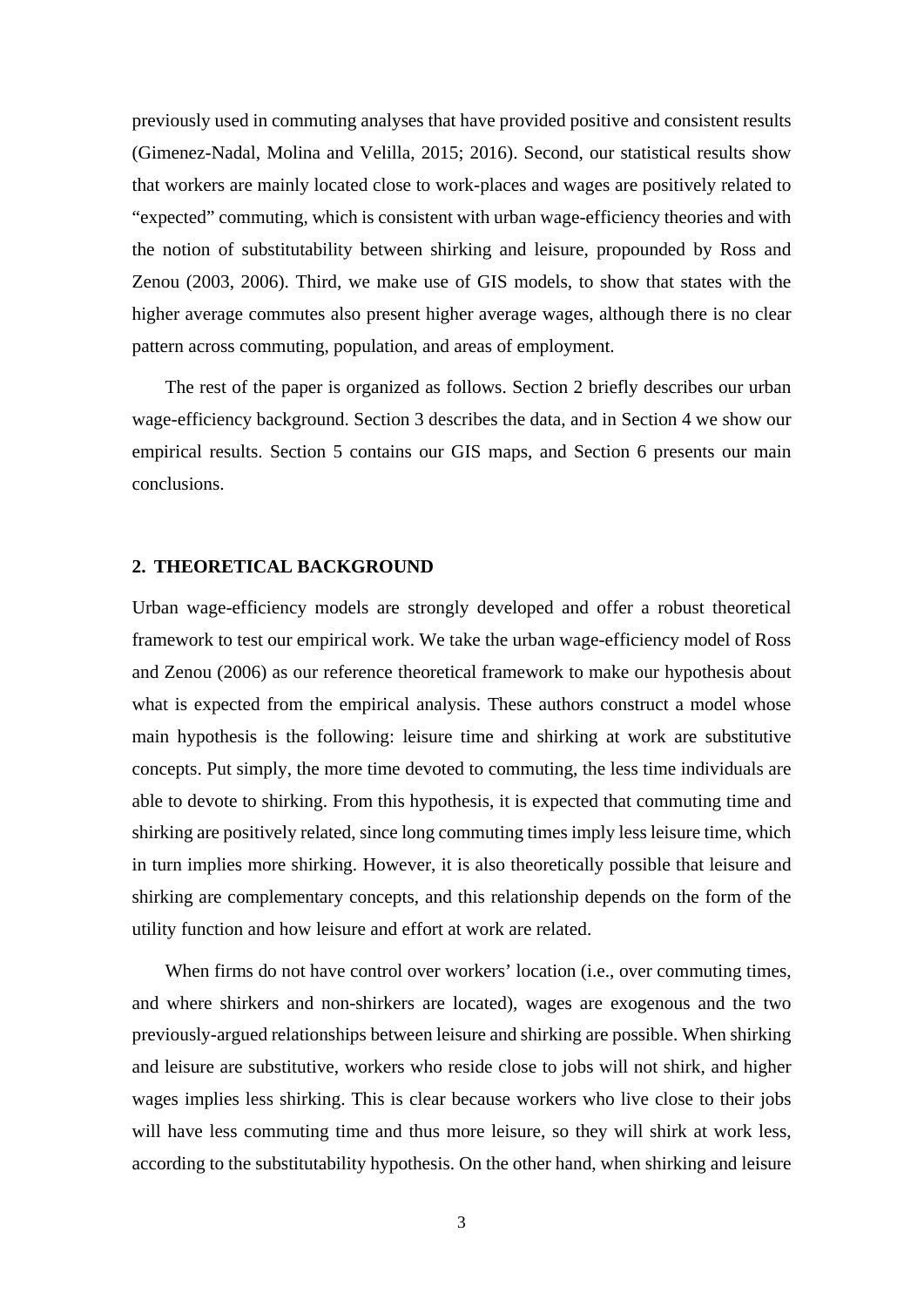are not substitutive, then spatial distribution is unclear. However, if some extra conditions are imposed (unemployment spells are not too long, so the savings to shirkers from commuting costs of being unemployed are not too high), then shirking workers will live close to their jobs (i.e., near the city center). Again, under the hypothesis of complementarity, the relationship is conceptually clear, since workers who reside closer to their work-places will have less commuting time and more leisure, so they will shirk more.

When firms do have control over workers' location, there will be no shirking in the equilibrium because firms will not hire shirking workers (they are able to know which workers will provide more effort at work). In this case, wages will not be exogenous and they will depend on commuting. When shirking and leisure are substitutive, then wages will increase with commuting, because the more commuting, the more incentives to shirk due to leisure loss, and firms must compensate for this leisure loss since all workers must have the same satisfaction level in the equilibrium. On the other hand, when they are complementary, wages will decrease with commuting because the more commuting, the less incentive to shirk (the conceptual interpretation is analogous).

We will make use of this conceptual framework in our empirical analysis. According to this model, we propose that leisure and shirking are substitutive concepts and then we make use of the derived results: the more commuting time, the higher earnings, and a negative relationship between commuting and employment (vs. unemployment). Thus, we propose two hypotheses, to be tested below. The first refers to the spatial location of workers. We hypothesize that employed workers are located closer to job places, compared to the unemployed from their potential job places, which means that commuting time is negatively related to the probability of being employed. The second hypothesis refers to employees' wages. Because the more commuting, the more incentives to shirk, firms will encourage efficiency via higher earnings. Then, we propose that expected commuting times follow a positive relationship to earnings.

#### **3. DATA AND VARIABLES**

We use the American Time Use Survey (ATUS) for the period 2003-2014 to analyze the relationship between employment, earnings and commuting. Respondents are asked to fill out a diary, and thus the ATUS provides us with information on individual time use.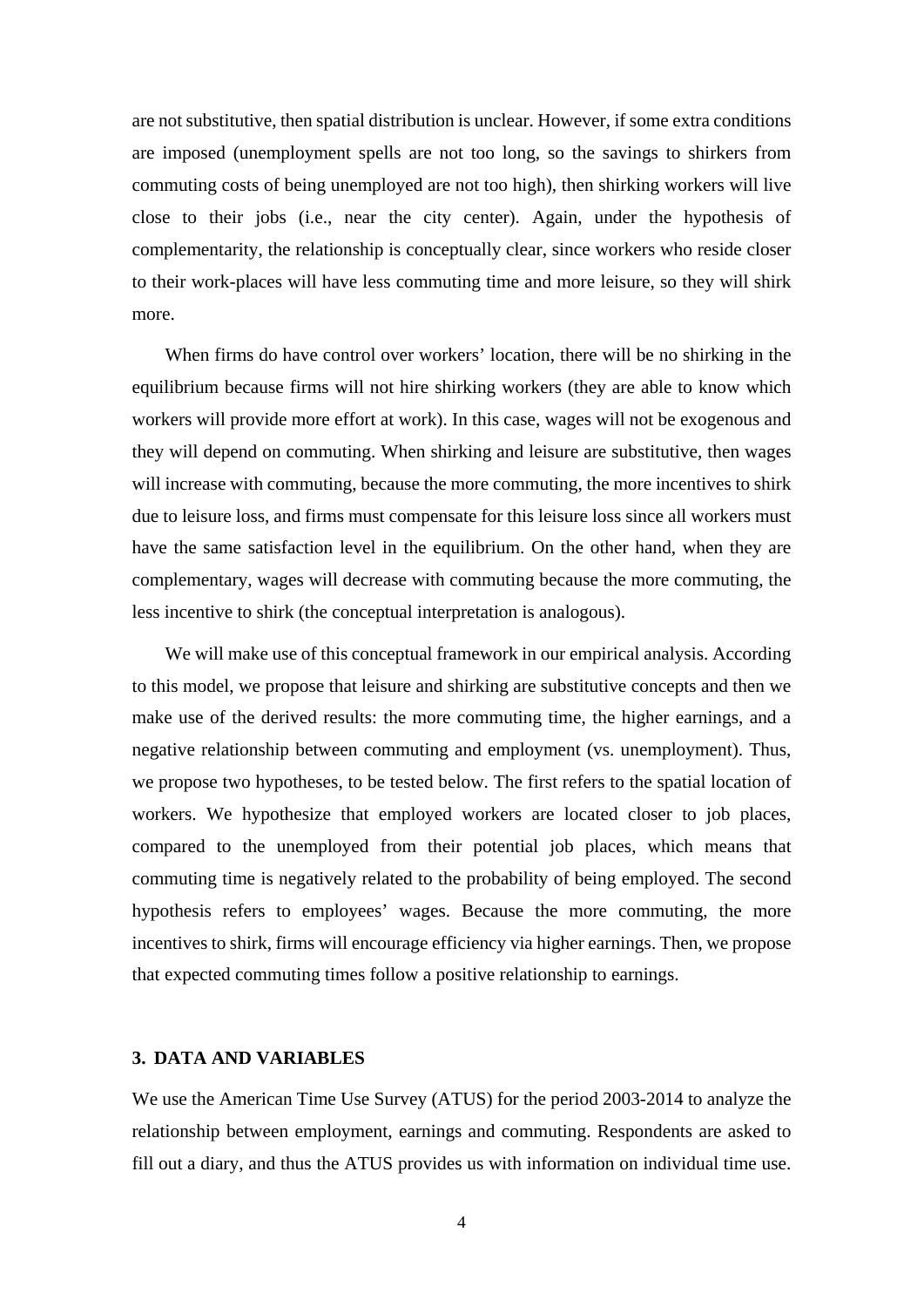The ATUS includes a set of 'primary' activities, including commuting. The database also includes some personal, family, demographic, and labor variables. The ATUS is administered by the Bureau of Labor Statistics, and is considered the official time use survey of the United States. More information can be found in http://www.bls.gov/tus/. The advantage of our data over microdata surveys based on stylized question is that diarybased estimates are more accurate (Juster and Stafford, 1985; Robinson, 1985; Bianchi et al., 2000; Bonke, 2005; Yee-Kan, 2008).

We restrict our sample to those individuals between the ages of 16 and 65, who are not retired or students, in order to minimize the role of time-allocation decisions that have a strong inter-temporal component over the life cycle, such as education and retirement. Furthermore, given that our main focus is on employed vs. unemployed, and the earnings of those who are employed, and their relationship with commuting time, we additionally restrict the sample to those two categories. Additionally, since there is no sense in talking about wage-efficiency in self-employment, as they do not receive wages, we will limit our sample of workers to those who are employees.<sup>1</sup> Figure 1 shows the evolution of the employment and unemployment rates in the US, using ATUS, and we observe two opposite directions: employment has decreased while unemployment has increased over the period. Apart from economic conditions, which influence employment and unemployment rates, among the reasons to explain these opposite trends we find that commuting time for the employed has increased, which affects shirking and thus effort at work (i.e., a higher wage is needed). When we look at the evolution of both hourly earnings and the commuting time of those who work during the period (Figure 2), we observe that commuting has increased, which may indicate that effort at work has decreased leading to increases in unemployment rates. The increase in commuting time in recent years is consistent with the findings of Kirby and LeSage (2009), McKenzie and Rapino (2009) and Gimenez-Nadal and Molina (2014,2016).

Furthermore, in order to test the effects of commuting on hourly wages, for those who work we restrict the analysis to working days, defined as those days where individuals spend more than 60 minutes working, excluding commuting.<sup>2</sup> The reason to

<sup>&</sup>lt;sup>1</sup> A complete modeling and analysis of the relationship between commuting and self-employment can be found in Gimenez-Nadal, Molina and Velilla (2016).

<sup>&</sup>lt;sup>2</sup> We have repeated the analysis without restricting by working days, but controlling for weekdays, and results are qualitatively the same. Results are available upon request. For the restriction to working days, we define the variable "market work time" as the time devoted to the sum of "work, main job (not at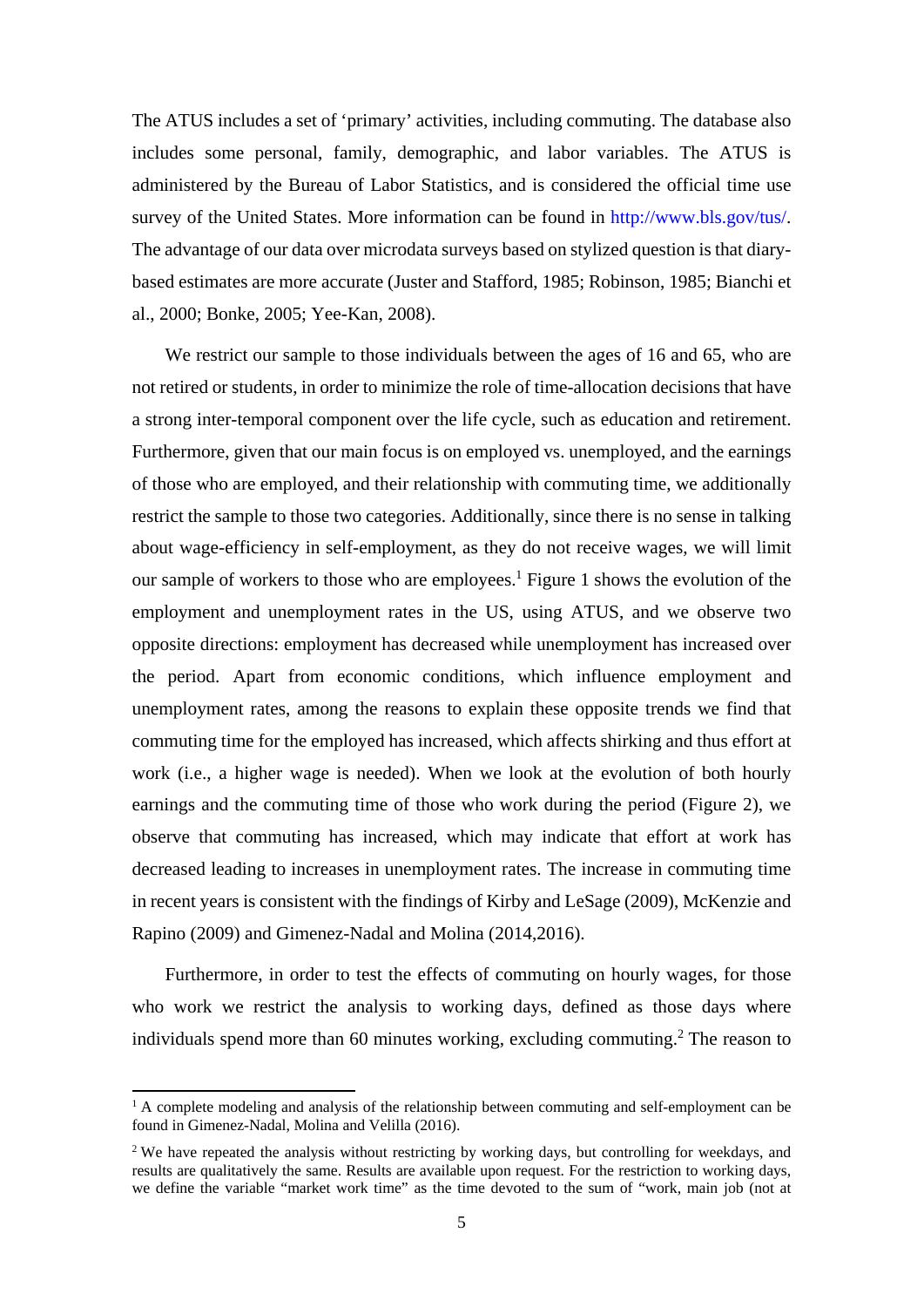restrict the sample of employed workers to working days is to avoid computing zero minutes of commuting to any worker who filled out the time use diary on Saturday, Sunday, or a holiday, which would affect our computation of "expected" commuting. The final sample consists of 46,299 individuals: 5,651 unemployed, 33,360 private sector employees, and 7,288 public sector employees.

The fact that we have information on the 24 hours of the day allows us to compute the total time devoted to both commuting and leisure, and see the relationship between the two. According to our model, commuting and leisure are substitutes, in the sense that the more time is devoted to commuting, the less time is devoted to leisure. Regarding commuting time, we consider the time devoted to the activity "commuting to/from work", coded as "180501" in the ATUS codebook. For leisure time, we use the definition used in Gimenez-Nadal and Sevilla (2012). Figure 3 plots the average time devoted to leisure for each time devoted to commuting; that is, for all the diaries with the same amount of time devoted to commuting, we average the time devoted to leisure. For instance, for all workers with 1 hour of commuting, we average the time devoted to leisure and we obtain a mean value of leisure of 2 hours. We plot mean leisure time (x-axis) on the time devoted to commuting (y-axis). We have also added a linear fit of leisure on commuting time. We observe that the relationship between commuting and leisure is negative, as shown by the negative slope of the linear fit. Thus, the correlation between commuting and leisure is - 0.212, indicating that the relationship between the two uses of time is negative. This result is consistent with one of the hypotheses of the model, where commuting and leisure are substitutes.

One important issue is that our model relates commuting time to the probability of employment, comparing unemployed and employed worker, and commuting time is not observed for the unemployed, apart from the fact that reported (i.e., real) commuting time may differ from "expected" commuting time of the employed. Furthermore, using reported commuting time for the employed in the analysis of earnings may lead to endogeneity problems. Here we follow Ross and Zenou (2006) and predict commuting time for both the unemployed and the employed. In doing so, we use the Heckman (1979) technique and we estimate a Heckman's two-step 2-equation model where, in one of the equations (participation equation), we estimate the probability of being employed vs.

home)", "working nec (not at home)", "work-related activities nec (not at home)", "work & related activities nec (not at home)" and "waiting work related activities (not home)".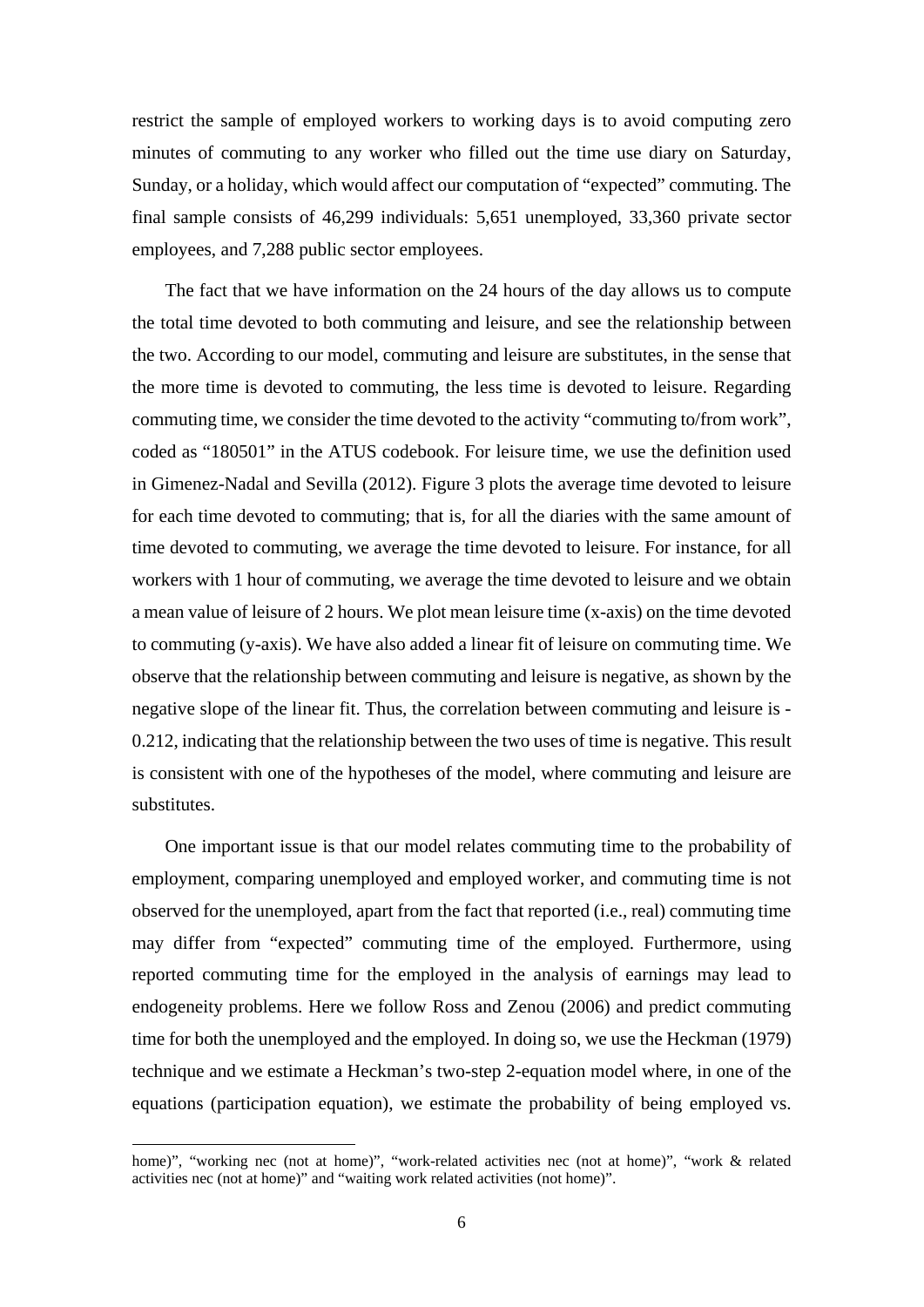being unemployed, and in the second we estimate the time devoted to commuting controlling by selection into employment.

For identification of the participation equation, we rely on the existing literature on the relationship between culture and labor force participation decisions (Antecol, 2000; Fernandez and Fogli, 2009; Fernandez, 2007; 2011), which basically holds that differences in cultural origin may affect labor-force participation decisions. To identify participation into employment vs. unemployment, we use several variables to control for the cultural origin of respondents. We include whether the respondent is born in the US or not (American), whether the respondent has American citizenship conditioned on being born abroad (Naturalized Citizen), whether the father was born in the US (Father US), and whether the mother was born in the US (Mother US).

Regarding the commuting equation, we include two exogenous variables: gender (ref.: females) and race (ref.: white), sinceprior research has found that males have comparatively longer commutes than females (see Gimenez-Nadal and Molina, 2016, for a review), and individuals of different races combine modes of transport differently (US Census Bureau, 2015), which may affect their commuting time. Additionally, we follow Ross and Zenou (2006) and include variables measuring certain regional factors: we consider the demographic location of individuals, following the US Census Bureau's categorization of metropolitan areas. Despite that the Census Bureau's terminology for metropolitan areas, and the classification of specific areas changes over time, the general concept is consistent: a metropolitan area consists of a large population center and adjacent communities that have a high degree of economic and social interaction. The geographic information included in the ATUS includes a categorization of households as to whether they are in the central city within a metropolitan area, on the fringe of a metropolitan area (or just in a metropolitan area if no distinction is made) or in a nonmetropolitan area. Some small metropolitan areas do not have a central city/outlying area distinction, so households in those areas are excluded from the analysis. We define three dummy variables as follows: metropolitan (central city within a metropolitan area), fringe metropolitan (fringe of a metropolitan area, the reference category) and non-metropolitan. Furthermore, we use the information about the size of the area of residence. The ATUS includes information about the population size of the metropolitan area in which a household is located, coded as follows: 1) up to 100,000 inhabitants, 2) 100,000-249,999 inhabitants, 3) 250,000-499,999 inhabitants, 4) 500,000-999,999 inhabitants, 5)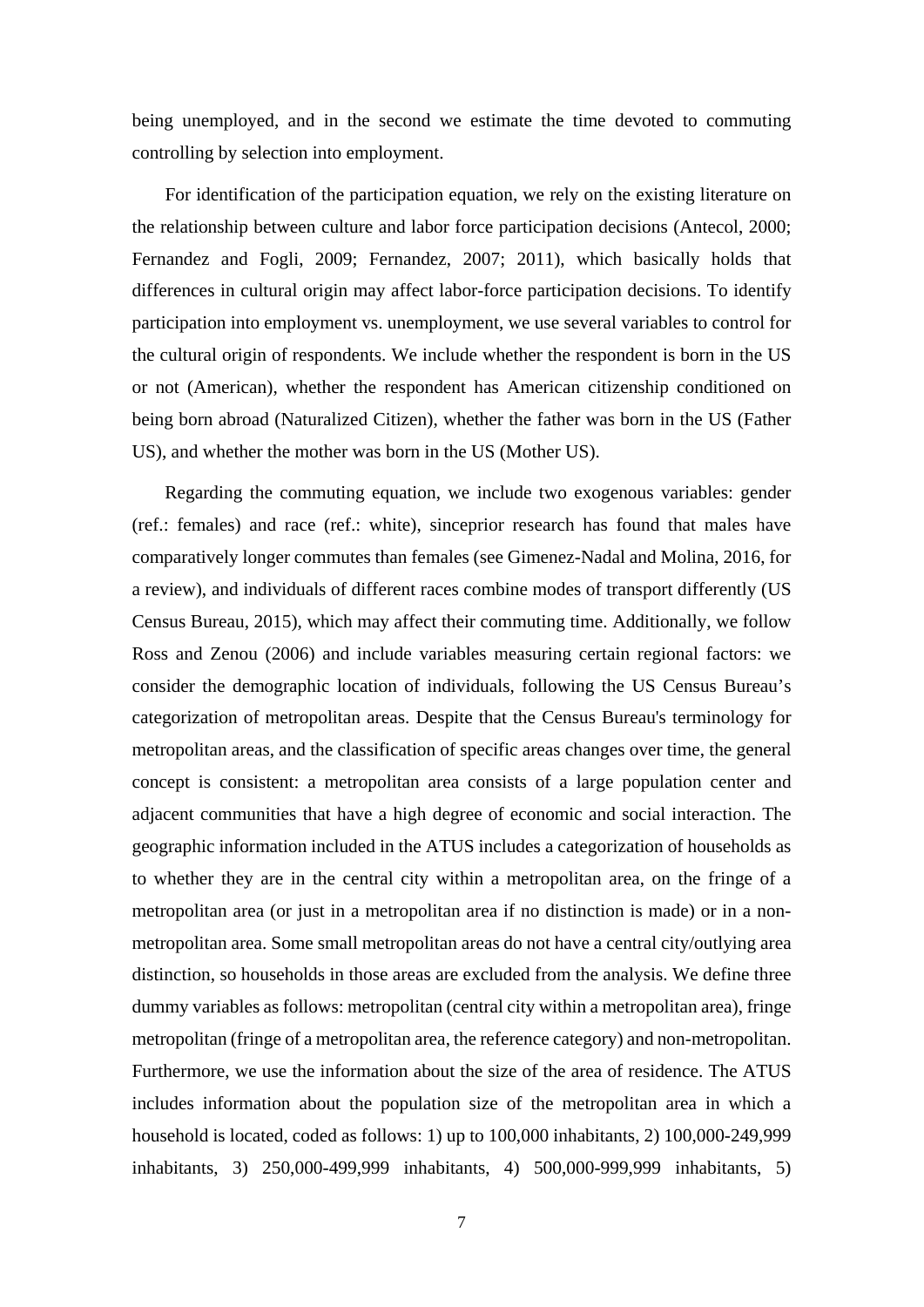1,000,000-2,499,999 inhabitants, 6) 2,500,000–4,999,999 inhabitants, and 7) 5,000,000+ inhabitants.

Table A1 of our Appendix shows the results of estimating a two-step Heckman model on commuting with selection into participation in employment. We observe that being American is negatively related to the fact of being employed, in comparison to the unemployed; this may be due to unemployed non-American individuals who return to their countries. On the contrary, being a US citizen is positively related to being employed, as also is the fact that the father is American. However, mother's nationality is not related to employment. In the case of commuting time, we observe that the size of the metropolitan area has a positive relationship to the time devoted to commuting, that the location of residence (i.e., metropolitan vs. non-metropolitan) also matters, and that female and white individuals have comparatively shorter commuting times than their male and non-white counterparts. Furthermore, the inverse of mills ratio, included in the commuting equation to control for sample selection, is positive and statistically significant.

Table 1 shows a descriptive analysis of the variables, by group (employees vs. unemployed). We also show *p*-values of the non-parametric Kruskal-Wallis test, which is more general than a mean comparison test (such as *t* or ANOVA test) because it checks whether the probability that a random observation of a variable from each group is equally likely to be above or below a random observation from another group. Furthermore, if we assume that the group-distributions under the null hypothesis of equal means are the same, then it can be interpreted as a test of equality of means, although it is more accurate than a *t*-test in our study because the latter relies on normality assumption, which is not our case. 3 However, when we compare these *p-*values with those obtained from the corresponding *t*-test or  $\chi^2$ -test, we find that all are qualitatively similar.

We observe that employees devote on average of 38.01 minutes daily to commuting, with a standard deviation of 40.62. If we now focus on the "expected commuting" of employed and unemployed individuals, we observe that the average time in "expected commuting" is 25.52 and 25.48 minutes per day for the employed and the unemployed, respectively, with standard deviations of 6.35 and 6.39. Because they are predictions, the standard deviation considerably decreases for the employed when we consider current

 $3$  Figure A1 in the Appendix shows the k-density function of the time devoted to commuting by the employed in both the private and public sector. We can easily assume that commuting time does not follow a normal distribution.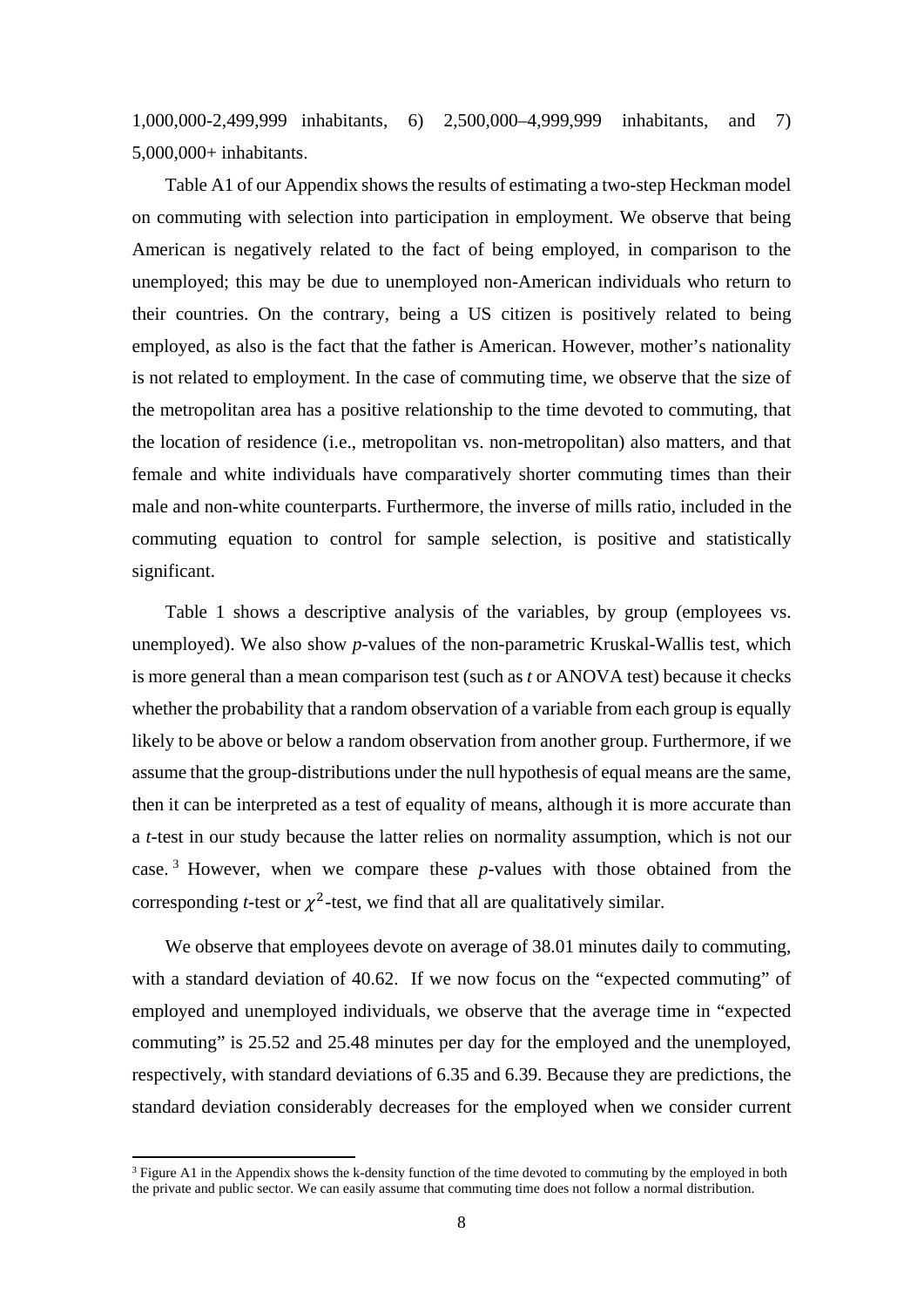and "expected" commuting, and when we compare the time of "expected" commuting for the employed and the unemployed, the Kruskal-Wallis test shows that the average times of "expected" commuting for the two groups are equal.

The ATUS also includes information on labor earnings, which allows us to estimate the hourly wage of workers. We have defined "hourly earnings" directly as earnings per hour, if this data was available from ATUS; in other case, we have defined it as earnings per week divided between the usual weekly working hours. Data collected in ATUS are in nominal terms, and thus we have transformed nominal hourly wages to real hourly wages by dividing nominal wages by the price deflator from the Federal Reserve, Bank of St. Louis (https://research.stlouisfed.org/fred2/series/USAGDPDEFAISMEI). For workers, the average hourly earnings' mean is 19.48, and the standard deviation is 18.13.

We have defined other variables that may affect self-employment, such as gender (male), *potential* years in labor market (age minus number of education years and minus a fixed value, taken as 3), education level (dummy variables for primary education, secondary education, and university education), living in couple, partner's labor force status (a dummy variable that indicates whether or not the partner works), number of children, being a naturalized U.S. citizen, being white, and being American. We consider three levels of education: "basic education" (less than high school diploma), "secondary education" (high school diploma), and "university education" (more than high school diploma). We have also included "age squared" and "years in labor market squared" (Ross and Zenou, 2006) in order to measure non-linear effects.

According to Table 1, and in comparison with the unemployed, the employed have a comparatively higher proportion of women (50.9% vs45.4%), are on average older (42.19 years old vs 39.21) and thus have a more years in the labor market, a higher proportion have university education (66.4% vs 46.8%), have a greater probability of living in couples (60.8% vs 46.1%), have fewer children (0.97 vs 1.09), and a higher percentage are naturalized citizens, Americans, and white. Furthermore, the unemployed tend to live in more densely-populated areas than employees. However, there are no differences in the fact of living in non-metropolitan areas between the unemployed and employees (approximately 15% of both groups). This may be because both employees and the unemployed have incentives to live in urban cores, either for ease of access to work or looking for job offers.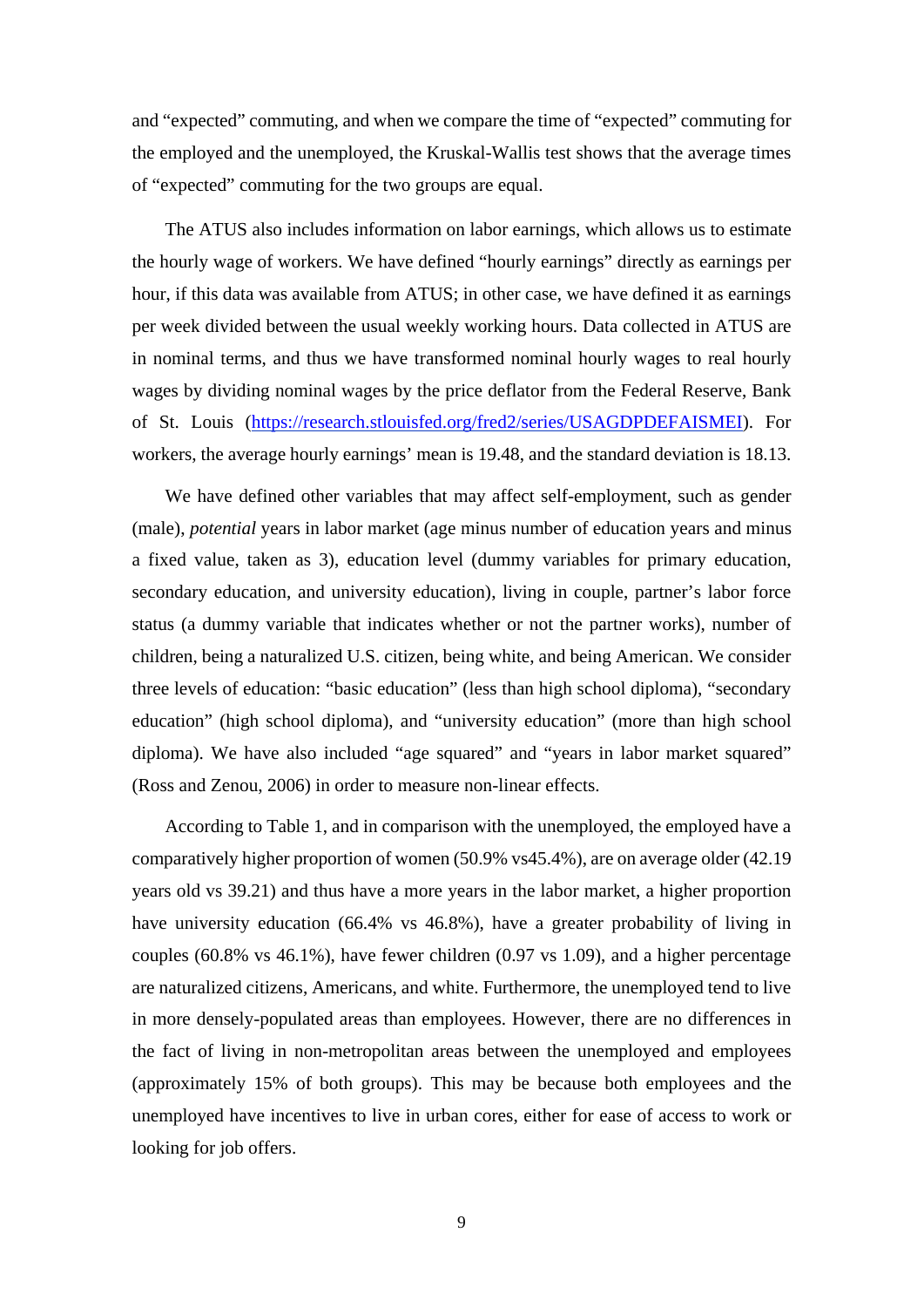#### **4. ECONOMETRIC STRATEGY AND RESULTS**

We analyze two outcomes. The first one refers to the decision to participate in the labor market, or not (i.e., being employed or unemployed), and the second refers to hourly earnings for those who participate in the labor market, with a focus on the relationship between "expected" commuting and the two outcomes.

We first analyze the probability of being employed, compared to being unemployed, with a focus on the "expected" commuting time of individuals. To that end, we estimate a logit model on employment where, for a given individual  $i$ , let  $E_i$  be the dummy variable "employed" that takes value "1" if *i* is an employed worker, and value "0" if *i* is unemployed. By hypothesis, *E* follows a binomial distribution,  $E_i \sim B(p_i, n_i)$ . Then,  $C_i$ represents the expected commuting time of individual  $i$ ,  $Y_i$  includes a set of sociodemographic variables, and  $\varepsilon_i$  represents random variables capturing unmeasured factors and measurement errors. We estimate:

$$
logit(E_i) = ln\left(\frac{p_i}{1-p_i}\right) = \beta_0 + \beta_1 C_i + \beta_2 Y_i + \varepsilon_i
$$
 (1)

where the logit function is directly related to the probability of being employed. Thus, if a parameter estimation is positive (negative), we should interpret it as follows: when the corresponding independent variables increase, the logit function of being employed increases (decreases), and thus the probability of being employed increases. The set of socio-demographic variables includes age (and its square), potential years in the labor market (and squared), dummy variables to control for secondary and university education (reference is primary education), being white, being American, living in couple, couple's labor force status (working (1) vs non-working (0)), the number of children, and gender (ref., female). Given our theoretical model, we would expect that commuting time has a negative relationship to the probability of being employed, i.e.,  $\beta_1 < 0$ .

For the earnings model, we estimate OLS regressions on the logarithm of hourly earnings. We estimate the transformation to logarithm because the distribution of the variable does not follow a normal distribution (see Figure A2 in the Appendix) and thus we try to normalize the variable by applying a log transformation. The statistical model is as follows:

$$
X_i = \alpha_0 + \alpha_1 C_i + \alpha_2 Y_i + \epsilon_i \tag{2}
$$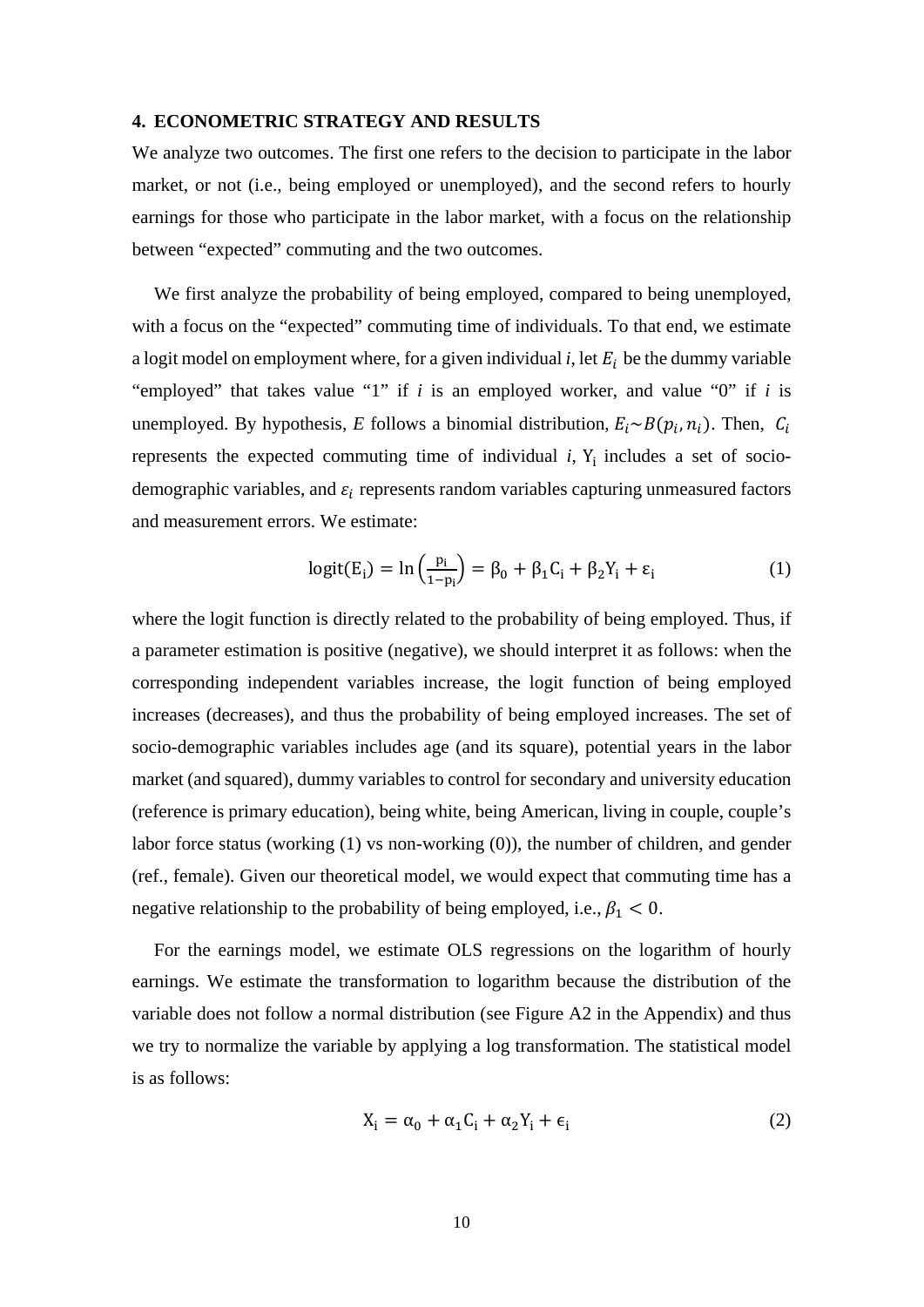We choose the same vector  $Y_i$  as in the previous model. We also include industry and occupation fixed effects. In this case, as there is no sense in extending the model to the unemployed, because they do not receive wage earnings, we limit the sample to employees only. However, despite that we have real wages for all individuals in the sample of employees, we use "expected" commuting in order to avoid endogeneity problems. It could be that there are unmeasured factors that are correlated with both commuting time and real wages, and thus using real wages in this context would lead to endogeneity problems. For instance, it could be that individuals with better spatial skills are better drivers, and thus spend less time in commuting, and their spatial skills also allow them to be more productive at work and thus have a job with a higher relative wage.

Given our theoretical framework, and according to the literature on earnings and commuting, we would expect that commuting time has a negative relationship to employment,  $\beta_1$  < 0 (i.e., the more commuting time, the less probability of being employed). However, the effect of commuting over wage earnings is expected to be positive,  $\alpha_1 > 0$  (van Ommeren, van den Berg and Gorter, 2000; Ross and Zenou, 2003 and 2006; Rouwendal and Nijkamp, 2004; Dargay and van Ommeren, 2005; Susilo and Maat, 2007; Rupert, Stancanelli and Wasmer, 2009; Gimenez-Nadal and Molina, 2014; Gimenez-Nadal, Molina and Velilla, 2016).

Furthermore, since we are using generated regressors in the OLS and logit models, we follow Pagan (1984), Murphy and Topel (1985), Gimenez-Nadal and Molina (2013), and Gimenez-Nadal and Molina (2016), and bootstrap the standard errors of the regressions. In doing so, we have produced 500 replications of the model, where a random sample with replacement is drawn from the total number of observations. We also force our standard errors to be robust regarding homoskedasticity.

#### *Results*

Table 2 shows the results of estimating Equation (1). Column (1) shows the results for the full sample, while Columns (2) and (3) shows the results for employment in the private and public sectors, respectively. We find that "expected" commuting time presents a negative and statistically significant correlation with the probability of employment in general (Column (1)), and in both the private (Column (2)) and public sectors (Column (3)). These results are consistent with our theoretical framework, as we hypothesized a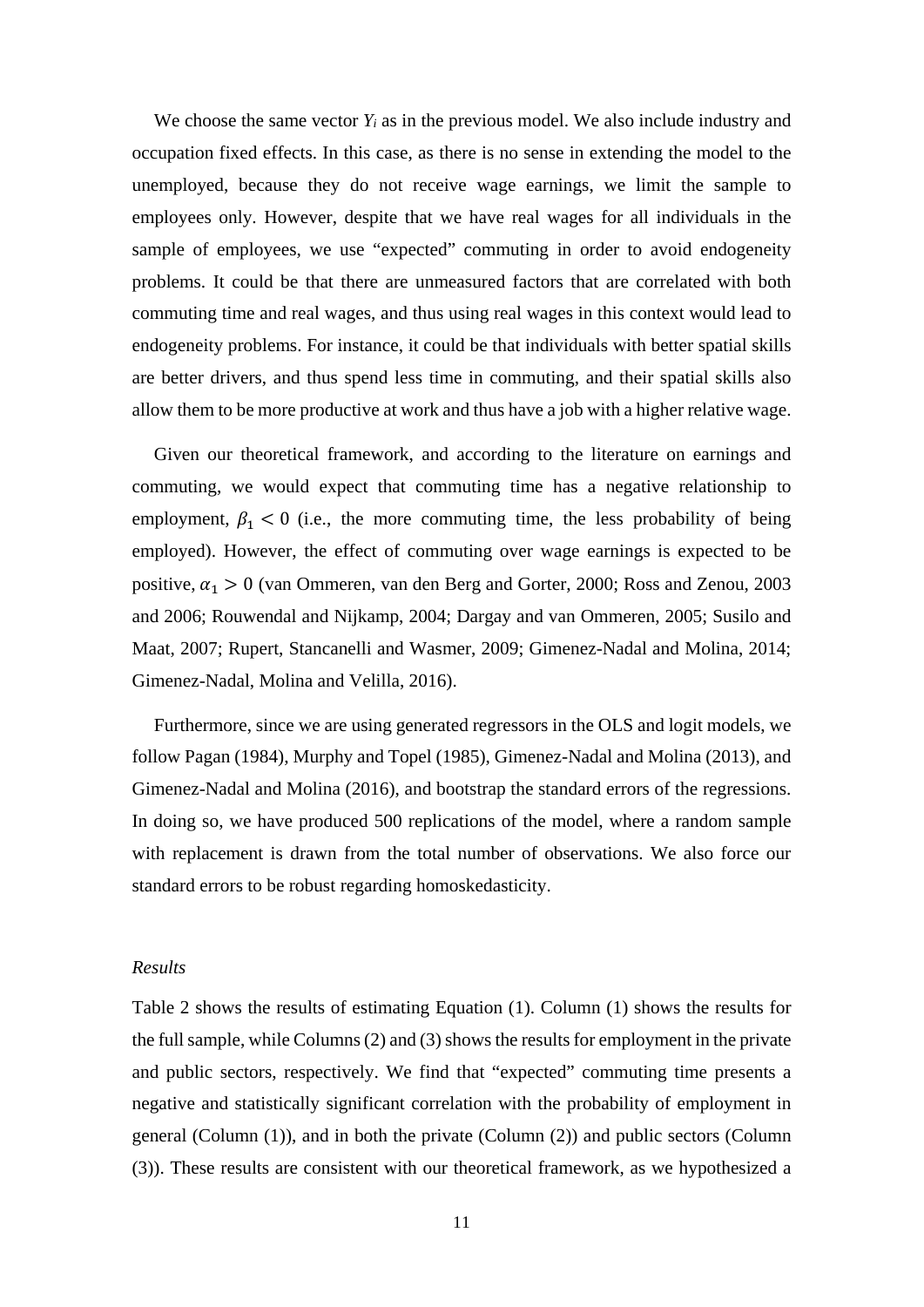negative relationship between commuting and the probability of employment. These results can be interpreted as that employed workers tend to live nearer to where jobs are located than do the unemployed.

Furthermore, men have a higher probability of being employed than women; years working has an inverted U-shaped relationship with employment levels (which means that the probability of being employed increases with age until a certain point and then it begins to decrease); the higher the educational level, the higher the probability of being employed; white individuals are more likely to be employed than non-whites, although American individuals present the opposite pattern (which may be due to the fact that non-American individuals who do not have a job return to their countries); individuals who live in couple also have a higher probability of being employed, but the number of children is negatively related to this probability (couples with children need to devote time to their care, which implies less time for other activities, such us commuting or market-work, and thus it is more likely that women in these couples will be unemployed (Gimenez-Nadal and Molina, 2016).

Table 3 shows estimates of real hourly wages. As the supervision level plays a main role in wage-efficiency theory, for employees in the private sector we distinguish between supervised and unsupervised jobs, following Levenson and Zoghi (2007).<sup>4</sup> Column (1) shows estimates for earnings across private sector employees, and Columns (2) and (3) shows the results considering whether employees in the private secotr have a nonsupervisory or supervisory job, respectively. Column (4) shows estimates for earnings across public sector employees. We find that estimated relationships do not vary across the private sector, supervised, not-supervised, and public sector models. In fact, in all of these cases, results are in line with what we expected from our theoretical framework. We find that "expected" commuting time is positive and statistically significant correlated with earnings. In particular, we give support to the theoretical modeling of Ross and Zenou (2003, 2006). In particular, we find that a 1-minute increase in the "expected" commuting is positively associated with increases of around 1% in all the subsamples.

<sup>&</sup>lt;sup>4</sup> We take as supervised the following occupation: "Management, business and financial", "Professional and related", "Service" and "Sales and related". This leaves us with "Office and administrative support", "Farming, fishing and forestry", "Construction and extraction", "Installation, maintenance and repair", "Production" and "Transportation and material moving" as unsupervised occupations.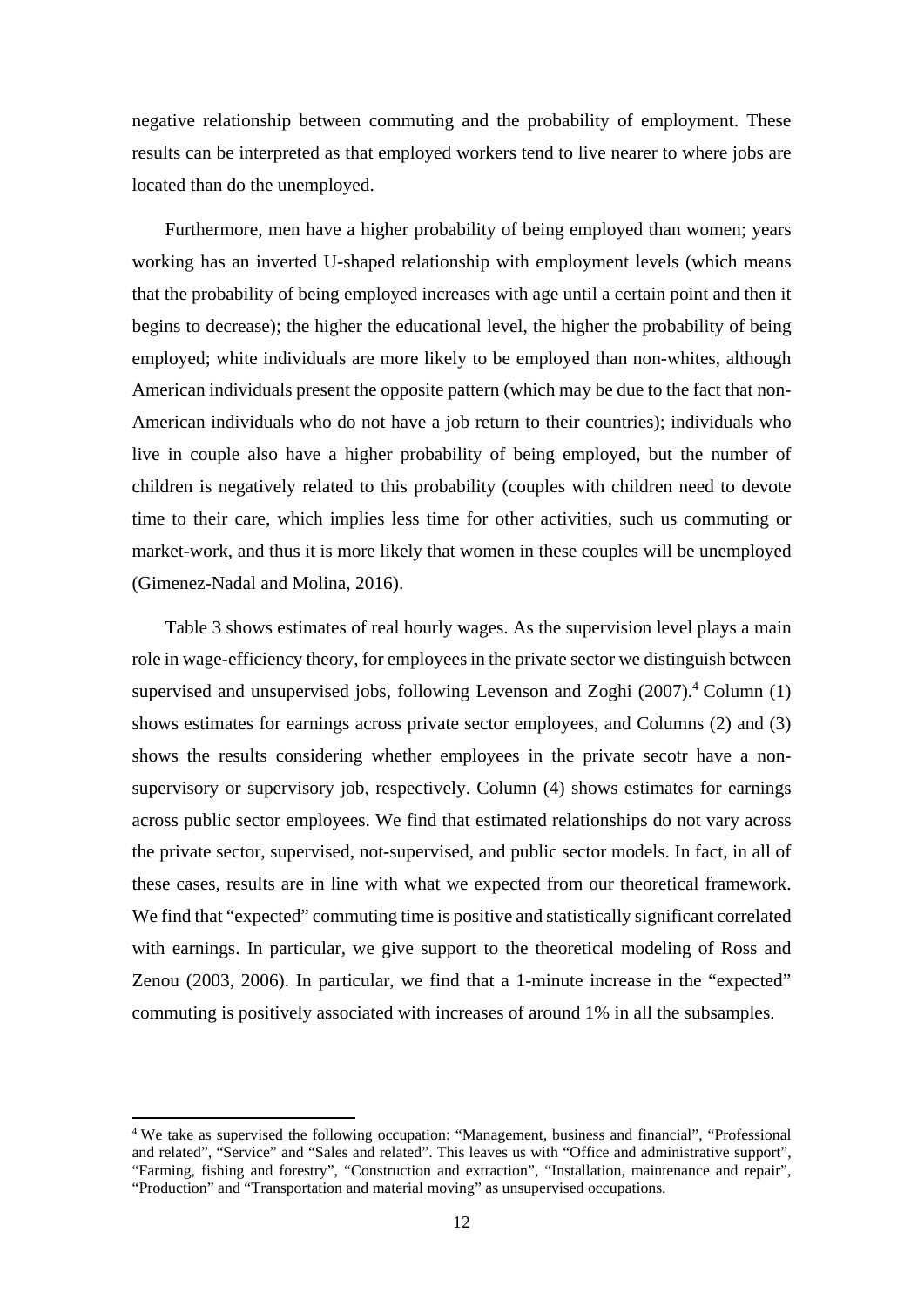For the rest of the variables, men are paid higher wages, potential years in the labor market has an inverted U-shaped relationship with earnings, indicating that, on average, maximum earnings are reached in adult years, but later decrease; earnings also increase with educational level and are higher for white workers (consistent with Brueckner and Zenou, 2003), but not for public-sector workers, whose earnings are not related to race in certain cases; being American is not related to earnings; living in couple is also related to higher earnings, which contrasts with the relationship of the number of children (which again is not related to earnings of public-sector workers in all cases).

#### **5. GIS MODELING**

We now propose a spatial analysis of employment, wages, and commuting, making use of Geographical Information System (GIS) models. GIS were originally created to be used in the field of Geography, and are based on the projection of variables and characteristics over a map using geographical attributes (latitude and longitude) of the physical position of the information analyzed. The results of GIS models are maps, so the spatial pattern is in the intrinsic nature of GIS. Thus, these results are an illustrative way of showing descriptive information with spatial trend. GIS is not a common tool in economics, although it has been used in certain empirical studies about commuting, with small samples and information about individuals who live in the same city (Kwan and Kotsev, 2015; Shen, Kwan and Chai, 2013; Kwan, 2004; or Kwan, 2000).

The ATUS provides us with information on the US Metropolitan Statistical Area (MSA) of residence of each individual. Thus, our modeling is not at the city level, but a national one. We represent for each MSA, over a US map, the average commuting and the rate of salaried employees over the unemployed; we repeat the analysis with average earnings, instead of the employment rate. One limitation of GIS is that it cannot be used to make inference, only to show descriptive spatial information.

Figure 4 shows average commute times and employment over unemployment rates by State. We find that the North-East Coast zone concentrates long commuting times. However, there is no clear relationship between commuting, population, and employment. There are crowded states with long average commuting times and low rates of employees over unemployed, such us California, Georgia, and Florida, but also with high rates: Virginia, Maryland, Delaware, Wahington DC, and Rhode Island, for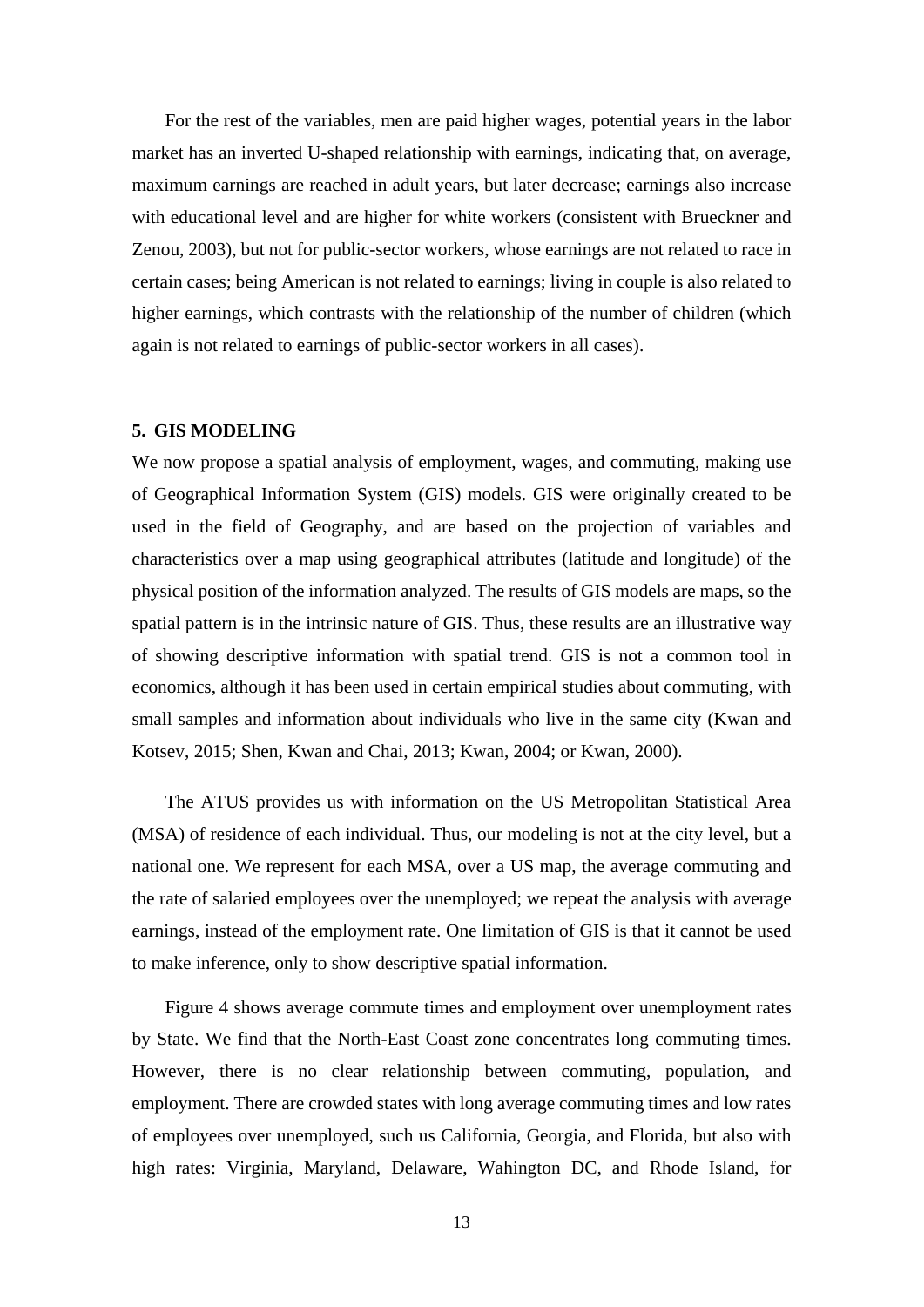example. If we now consider the physical size of these states, we can see that the former are larger than the latter. Thus, there are physically small but densely-populated states that present longer average commuting times and also the higher proportion of employees over unemployed. Since many institutions, firms, and Universities are located in these states, there is no surprise in this result. On the other hand, lightly-populated states in the mid-North of the US also present high proportions of employees over unemployed, although in this case the average commuting times are short. We can consider that in these States there is a low labor demand, and many unemployed individuals will tend to move to other places looking for better job opportunities. Thus, these zones are mainly formed by employed individuals who tend to move near to their work-places, which helps to explain the obtained result.

Figure 5 shows average commute times and wages by State. In comparison to the previous map, the longer commuting times and the higher wages are found mainly in the East Coast states and California, while the mid-North states present the lower average wages, according to their higher and lower commuting times, respectively. Furthermore, there is again no clear relationship between wages and employees over unemployed rates.

#### **6. CONCLUSIONS**

This paper analyzes employment and earnings against an urban wage-efficiency background, with a focus on the spatial pattern of employment. We take the theoretical model of Ross and Zenou (2006) as a benchmark. Making use of the ATUS for the years 2003-2014, we analyze the relationship between "expected" commuting, on the one hand, and employment probability and earnings, on the other hand. Our results show that commuting is negatively related to employment. Thus, employees from both the public and private sectors tend to live near their jobs, compared to the unemployed ones who, on average, live further from the places where the jobs are located. Furthermore, earnings are positively related to commuting times, which is also consistent with our theoretical framework. Thus, we have found current evidence for US of the Ross and Zenou (2006) theoretical modeling and, in particular, of their hypothesis about the substitutability of leisure and shirking at work. Our results contribute to the literature by empirically complementing and giving support to urban wage-efficiency models. We also make use of time-use data to analyze the U.S. labor market, which has been underused in this field.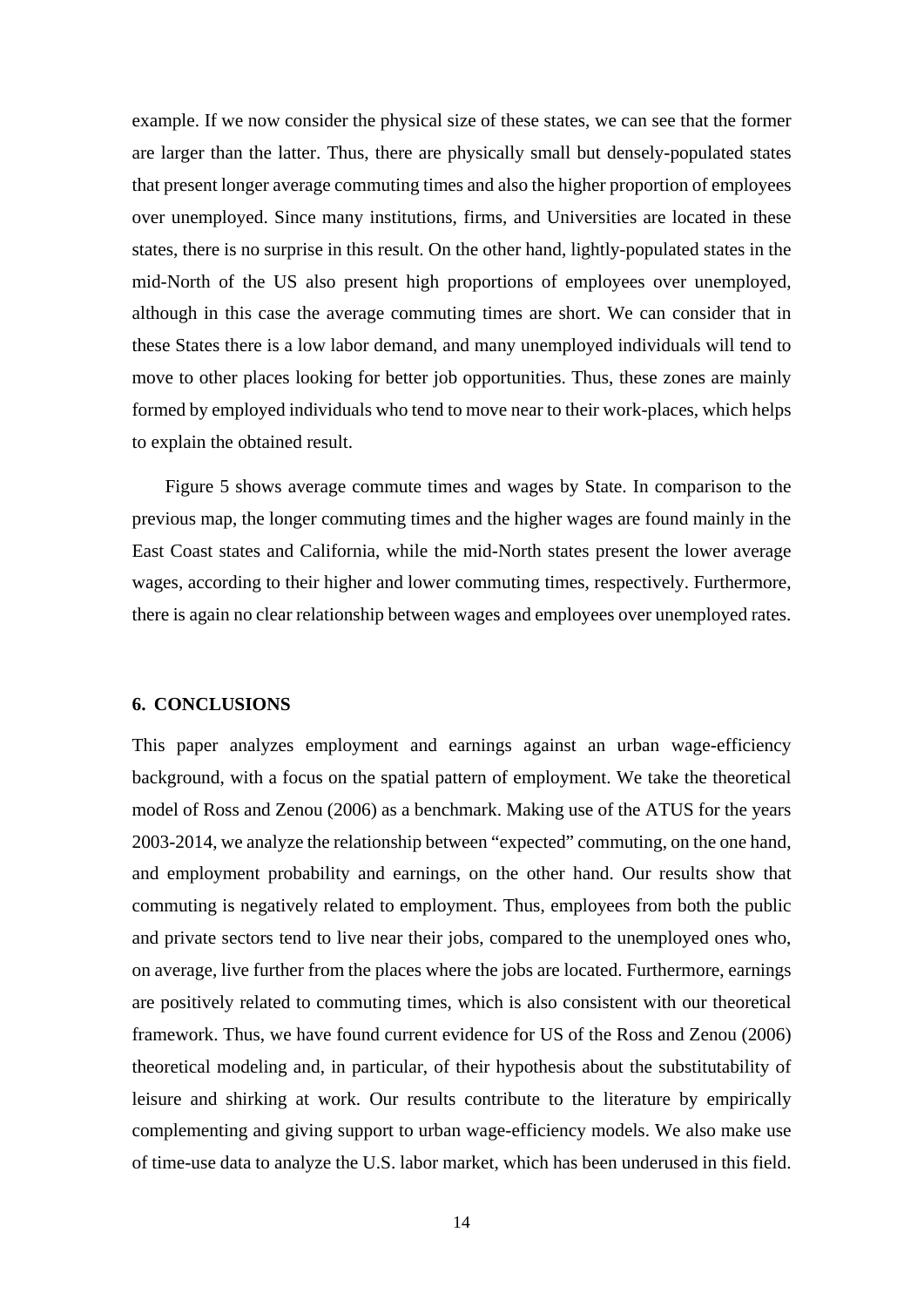Furthermore, we use GIS models and find that the onger the average commuting time (by state), the higher the average wage. Thus, the highest wages are concentrated in the most densely-populated states. Furthermore, when we consider the physical size of states, we observe that relatively small states, with relatively large populations, concentrate the highest wages, the longest commuting times, and the highest rates of employees over unemployed.

Our analysis does have certain limitations. First, by using cross-sectional data, we cannot talk about causal effects but only relationships. It is not clear whether commuting time affects earnings, or vice-versa. Furthermore, on making use of cross-sectional data, we must take into account the effect of non-empirically-controllable variables that may determine employment and wages. Second, in our analysis we only consider the demand side of the job market, in the sense that only workers' decisions are analyzed, and the supply side of job positions is not considered. This limitation is very important in the current context, as for instance the availability of jobs is important in determining whether individuals remain unemployed or prefer to be employed. Further analysis should extend our results by incorporating individual unobserved heterogeneity, and should include the supply side of the market.

#### **REFERENCES**

- Antecol, H. (2000). "An examination of cross-country differences in the gender gap in labor force participation rates," *Labour Economics* 7, 409–426.
- Bianchi, S., Milkie, M., Sayer, L. and J.P. Robinson (2000). "Is anyone doing the housework? Trends in the gender division of household labor," *Social Forces* 79, 191–228.
- Bonke, J. (2005). "Paid work and unpaid work: Diary information versus questionnaire information," *Social Indicators Research* 70, 349–368.
- Brueckner, J.A., Thisse, J-F. and Y. Zenou (1997). "Why is central Paris rich and downtown Detroit poor? An amenity-based theory," *European Economic Review* 43, 91-107.
- Brueckner, J.K. and Y. Zenou (2003). "Space and Unemployment: The Labor-Market Effects of Spatial Mismatch," *Journal of Labor Economics* 21, no. 1.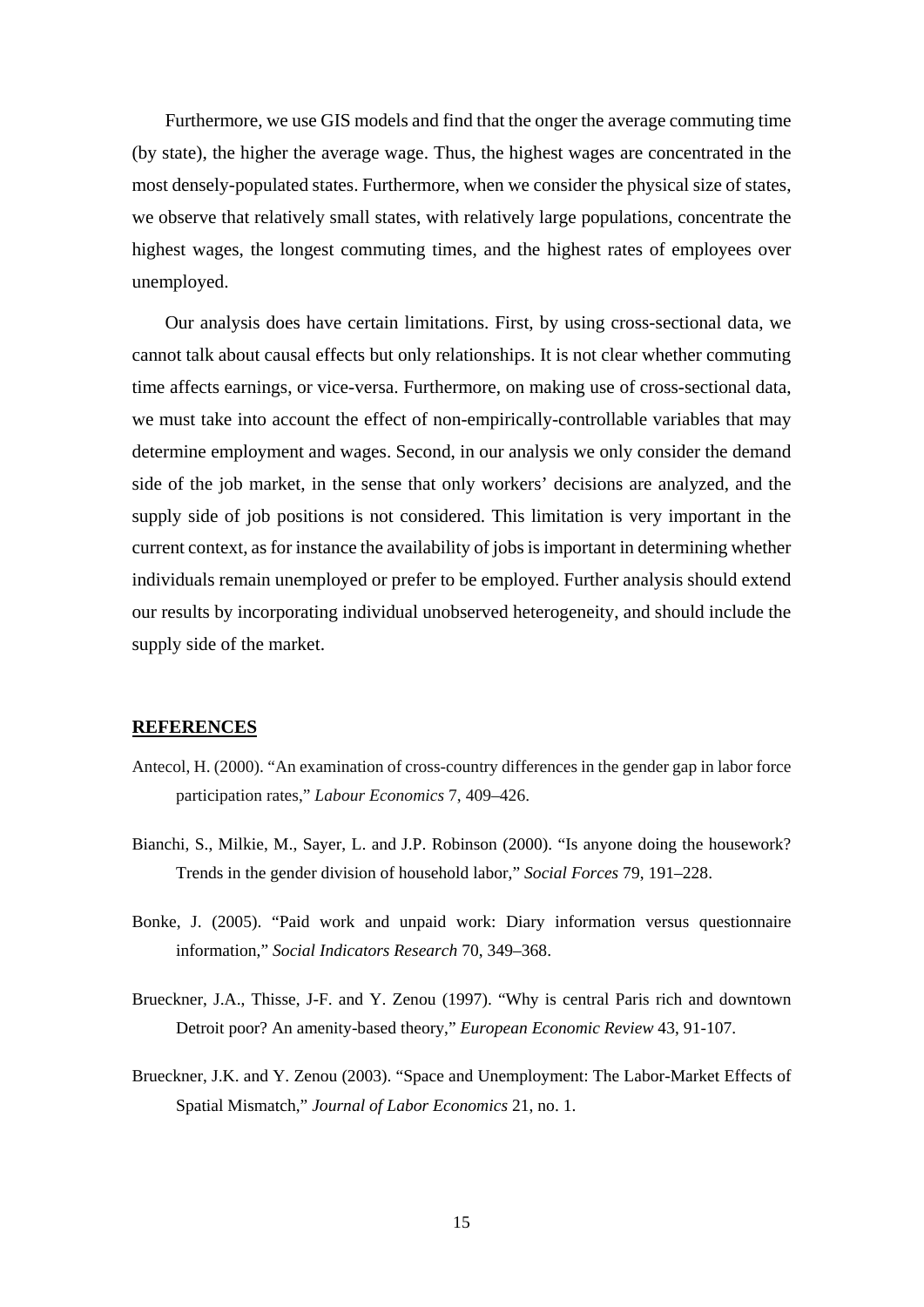- Dargay, J.M., and J. Van Ommeren (2005). "The effect of income on commuting time using panel data." In *45th Conference of the European Regional Science Association at the Vrije Universiteit Amsterdam*, Amsterdam.
- Fernandez, R. (2007). "Women, work, and culture," *Journal of the European Economic Association* 5, 305–332.
- Fernandez, R. (2011). "Does culture matter?," *Handbook of social economics* 1A, 481-510.
- Fernandez, R., & Fogli, A. (2009). "Culture: An empirical investigation of beliefs, work, and fertility," *American Economic Journal: Macroeconomics* 1, 146–177.
- Gimenez-Nadal, J.I. and J.A. Molina (2013). "Parents' Education as a Determinant of Educational Childcare Time," *Journal of Population Economics* 26(2), 719-749.
- Gimenez-Nadal, J.I. and J.A. Molina (2014). "Commuting Time and Labour Supply in the Netherlands: A Time Use Study," *Journal of Transport Economics and Policy* 48, 409- 426.
- Gimenez-Nadal, J.I. and J.A. Molina (2016). "Commuting Time and Household Responsibilities: Evidence using Propensity Score Matching," *Journal of Regional Science* (DOI 10.1111/jors.12243).
- Gimenez-Nadal, J.I., Molina, J.A. and J. Velilla (2015). "Excess Commuting in the US: Differences between the Self-Employed and Employees," *IZA Discussion Paper no. 9425.*
- Gimenez-Nadal, J.I., Molina, J.A. and J. Velilla (2016). "An urban wage-efficiency spatial model for US self-employed workers," *IZA Discussion Paper no. 9634.*
- Gimenez-Nadal, J. I., and A. Sevilla (2012) "Trends in time allocation: a cross-country analysis," *European Economic Review* 56, 1338–59.
- Gobillon, L., Selod, H. and Y. Zenou (2007). "The Mecanisms of Spatial Mismatch," *Urban Studies* 44, no. 12, 2401-2427.
- Kwan, M-P. (2000). "Interactive geovisualization of activity-travel patterns using threedimensional geographical information systems: a mathodological exploration with a large data set," *Transportation Research Part C: Emerging technology*, 8, 185- 203.
- Kwan, M-P. (2004). "GIS methods in time-geographical research: geocomputation and geovisualization of human activity patterns," *Geografiska Annaler Series B: Human Geography*, 84, 267-80.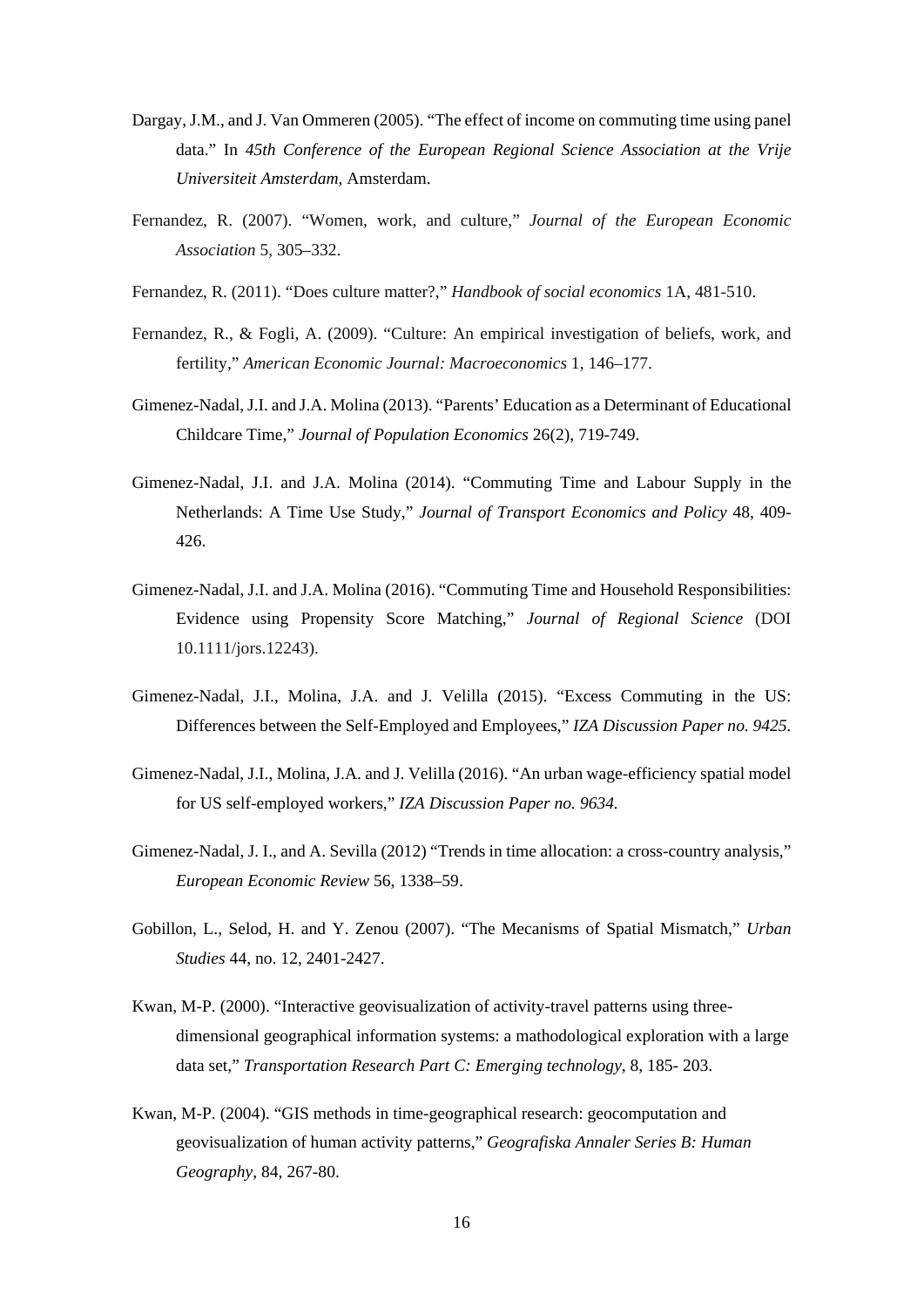- Kwan, M-P. and A. Kotsev (2015). "Gender differences in commute time and accessibility in Sofia, Bulgaria: a study using 3D geovisualization," *The Geographical Journal*, 181, 83- 96.
- Juster, T. and F. Stafford (1985). *Time, Goods, and Well-Being*. Ann Arbor, MI: Institute for Social Research.
- Kain, J.F. (1968). "Housing Segregation, Negro Employment, and Metro-politan Decentralization." *Quarterly Journal of Economics* 82, 32–59.
- Kirby, D.K. and J.P. LeSage (2009). "Changes in commuting to work times over the 1990 to 2000 period," *Regional Science and Urban Economics* 39, 460-471.
- Levenson, A. and C. Zoghi (2007). "The strength of occupational indicators as a proxy for skill," *BLS Working Paper* no. 404, U.S. Bureau of Labor Statistics.
- Ma, K.M. and D. Banister (2006). "Excess commuting: a critical review," *Transport Reviews* 26, 749-767.
- Manning, A. (2003). "The real thin theory: Monopsony in modern labour markets," *Labour Econocmics* 10, 105-131.
- McKenzie, B., and M. Rapino (2009). "Commuting in the United Stated: 2009," U.S. Department of Commerce, Economics and Statistics Administration, U.S. CENSUS BUREAU.
- Murphy, K.M. and R.H. Topel (1985). "Estimation and Inference in Two-Step Econometric Models," *Journal of Business* & *Economic Statistics* 3, 370-379.
- van Ommeren, J., van den Berg, G.J. and C. Gorter (2000). "Estimating the Marginal Willingness to Pay for Commuting," *Journal of Regional Science* 40, Issue 3.
- Pagan, A. (1984). "Econometric Issues in the Analysis of Regressions with Generated Regressors," *International Economic Review* 25, 221-247.
- Patacchini, E. and Y. Zenou (2007). "Spatial dependence in local unemployment rates," *Journal of Economic Geography* 7, 169-191.
- Picard, P.M. and Y. Zenou (2015). "Urban Spatial Structure, Employment and Social Ties: European versus American Cities," *IZA Discussion Paper* no. 9166}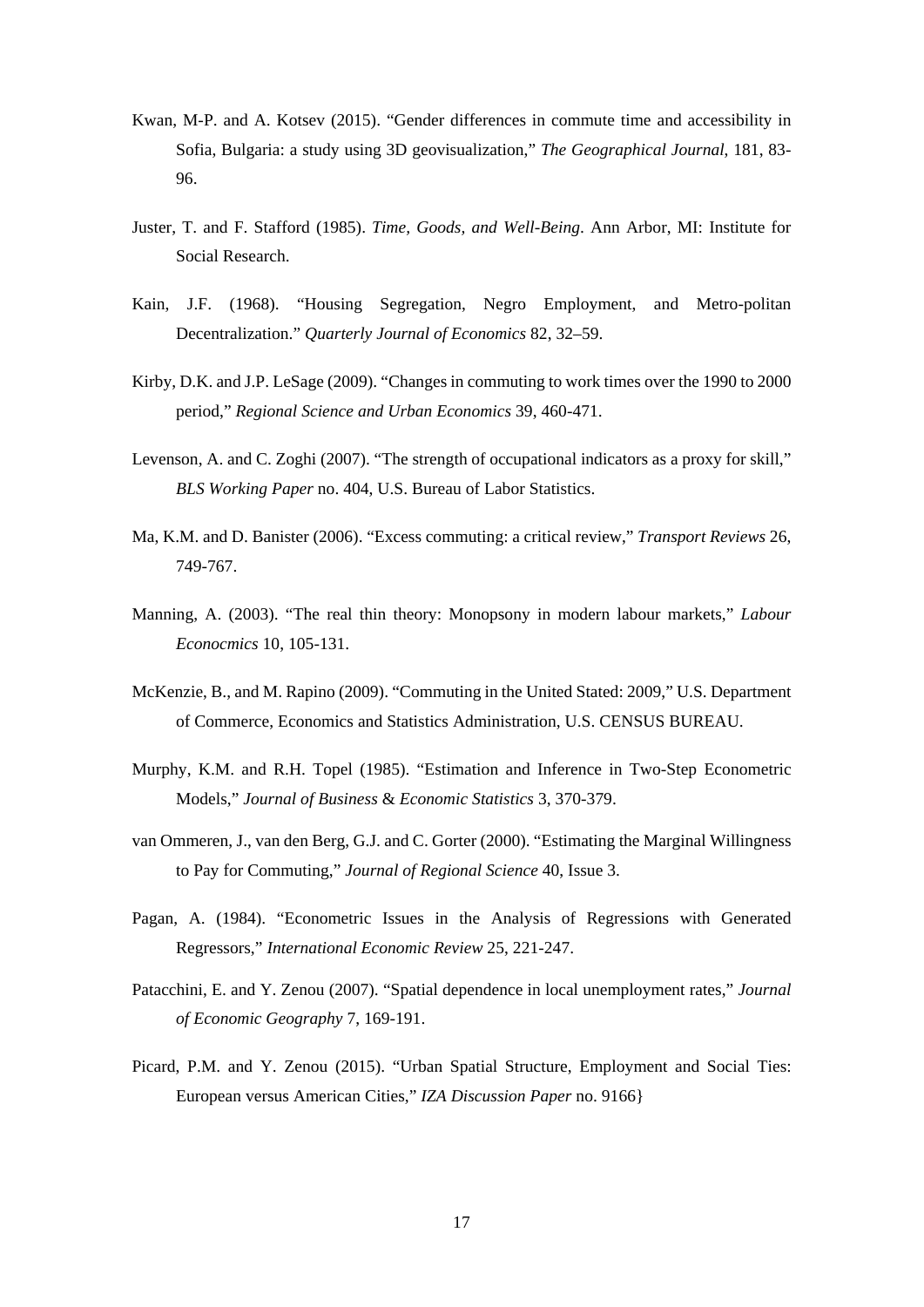- Robinson, J.P. (1985). "The validity and reliability of diaries versus alternative time use measures," in *Time, goods, and well-being*: Juster and Stafford (eds). Ann Arbor, MI: The University of Michigan, pp 33–62.
- Ross, S.L. and Y. Zenou (2003). "Shirking, Commuting and Labor Market Outcomes," *Economics Working Papers* (University of Connecticut), paper 200341.
- Ross, S.L. and Y. Zenou (2006). "Are Shirking and Leisure Substitutable? An Empirical Test of Efficiency Wages Based on Urban Economic Theory," *Economics Working Papers*  (University of Connecticut), paper 200621.
- Rouwendal, J. and P. Nijkamp (2004). "Living in Two Worlds: A Review of Home-to-Work Decisions," *Growth and Change* 35, 287–303.
- Rupert, P., Stancanelli, E.G.F. and E. Wasmer (2009). "Commuting, Wages and Bargaining Power," *IZA Discussion Papers* no. 4510.
- Shapiro, C. and J.E. Stiglitz (1984). "Equilibrium unemployment as a worker discipline device," *American Economic Review* 74, 185-214.
- Shen, Y., M-P. Kwan and Y. Chai (2013). "Investigating commuting flexibility with GPS data and 3D geovisualization: a case study of Beijing, China," *Journal of Transport Geography*, 32, 1-11.
- Susilo, Y.O. and K. Maat (2007). "The influence of built environment to the trends in commuting journeys in the Netherlands," *Transportation* 34, 589-609.
- United States Census Bureau (2015). Commuting (Journey to Work), online data
- White, M.J. (1999). "Urban models with decentralized employment: Theory and empirical work." in *Handbook of Regional and Urban Economics Vol.* 3, P. Chesire and E.S. Mills (Eds.), Amsterdam: Elsevier Science, pp. 1375-1412.
- Yee-Kan, M. (2008). "Measuring Housework Participation: The Gap Between "Stylised" Questionnaire Estimates and Diary-Based Estimates," *Social Indicators Research* 86, 381- 400.
- Zax, J.S. (1991). "Compensation for commutes in labor and housing markets," *Journal of Urban Economics* 30, 192-207.
- Zax, J.S. and J.F. Kain (1991). "Commutes, quits and moves," *Journal* of *Urban Economics* 29, 153-165.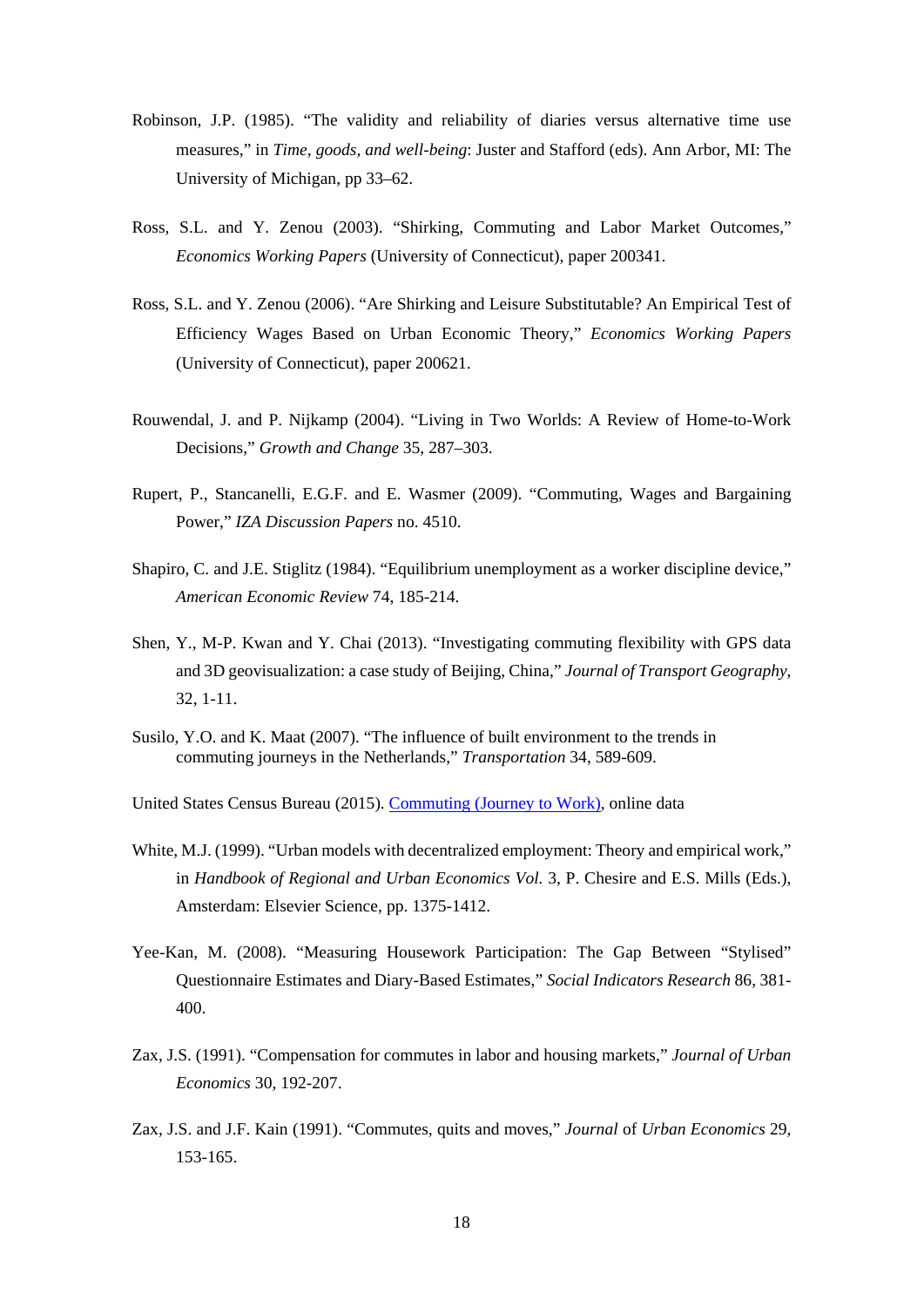Zenou, Y. (2006). "Efficiency Wages and Unemployment in Cities: The Case of High-Recolocation Costs," *Regional Science and Urban Economics* 36, 49-71.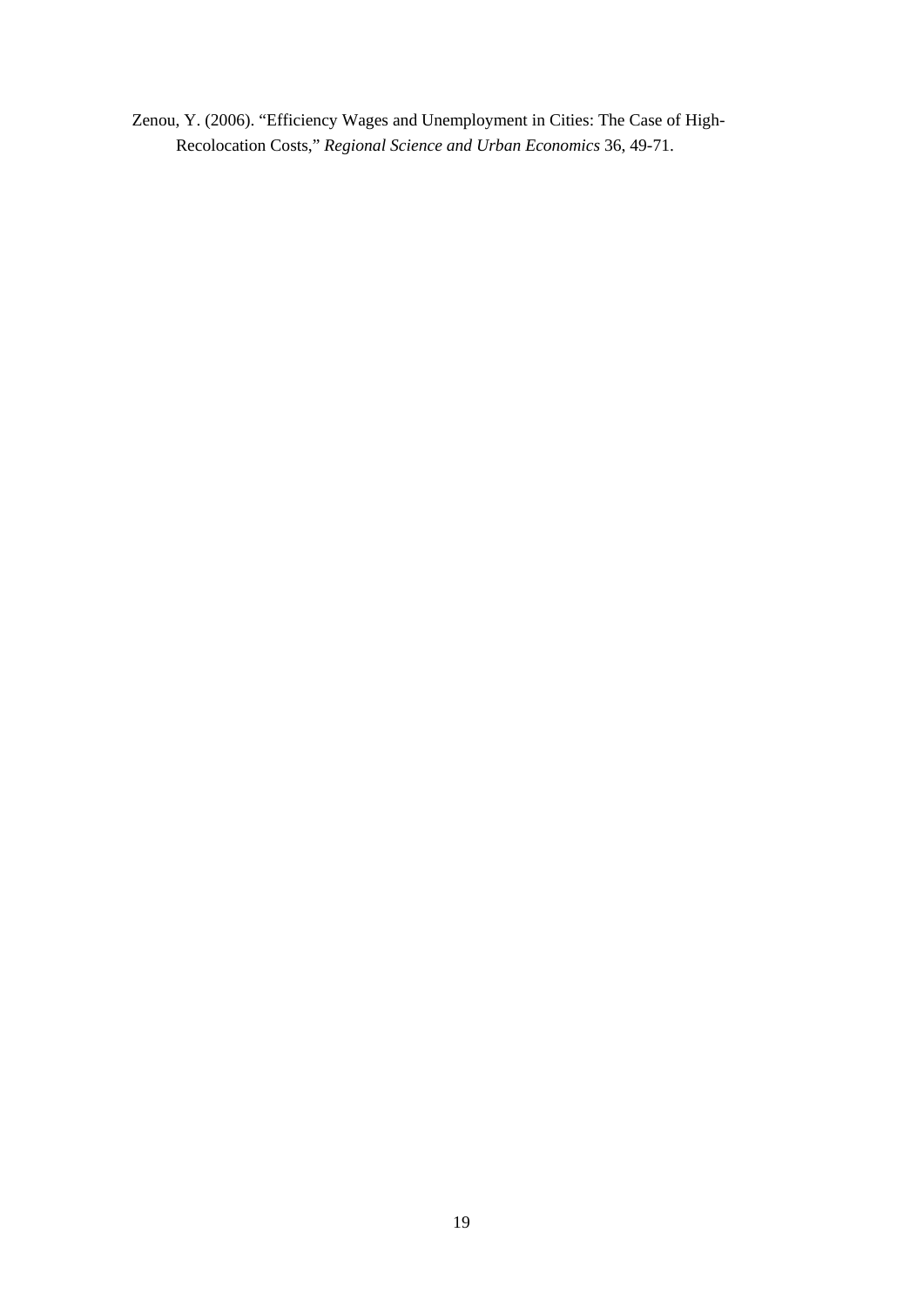**Figure 1 Evolution of employment** 



*Note*: The sample (ATUS 2003-2014) is restricted to employees or unemployed individuals. Levels are measured in points per unit.

**Figure 2 Evolution of commuting and hourly earnings** 



*Note*: The sample (ATUS 2003-2014) is restricted to employees. Average hourly earnings measured in Dollars per hour, deflated using the deflatorof the Federal Reserve, Bank of St. Louis. Commuting time is measured in minutes per day.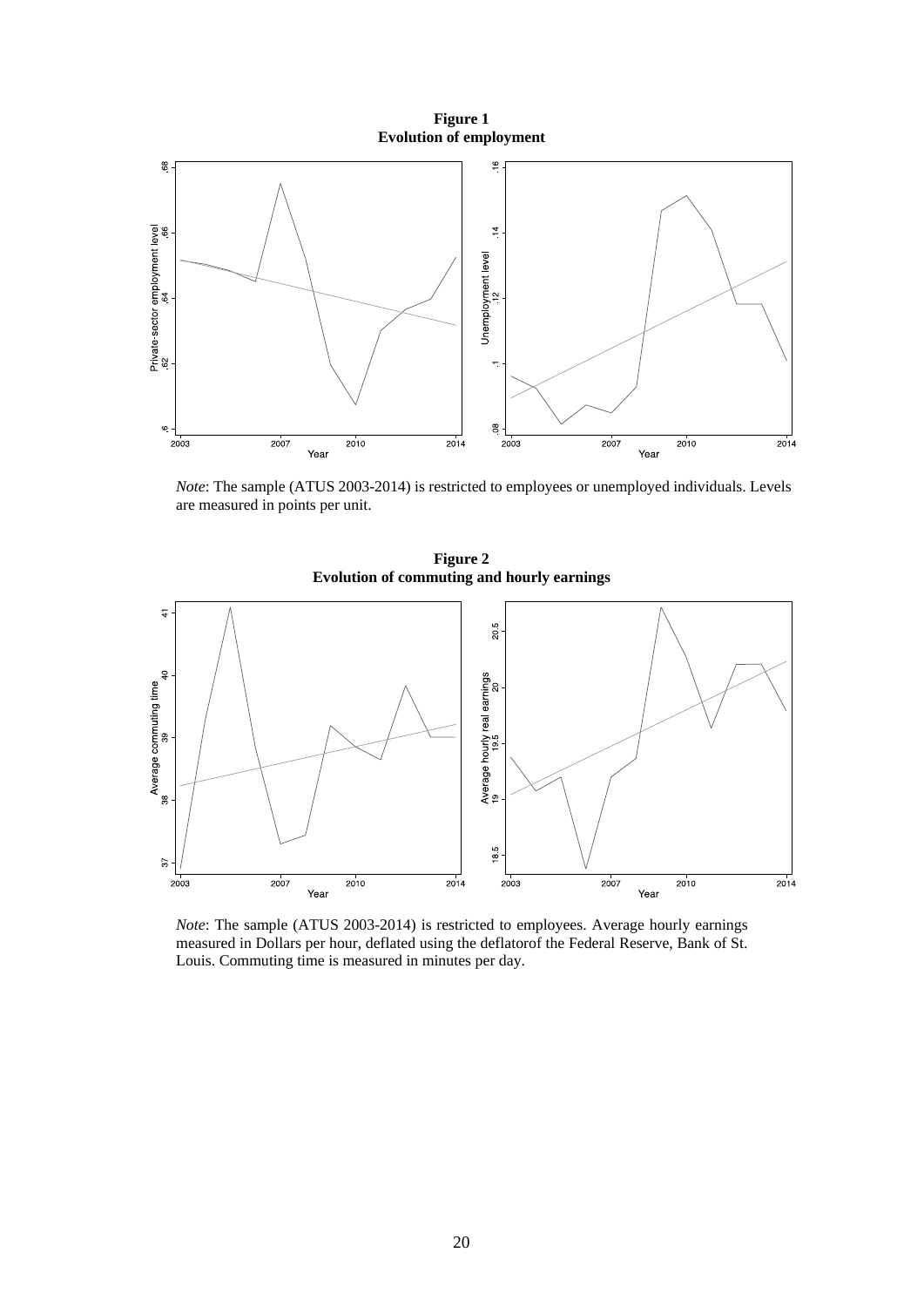**Figure 3 Relationship between commuting and leisure times** 



*Note*: The sample (ATUS 2003-2014) is restricted to employees and unemployed individuals..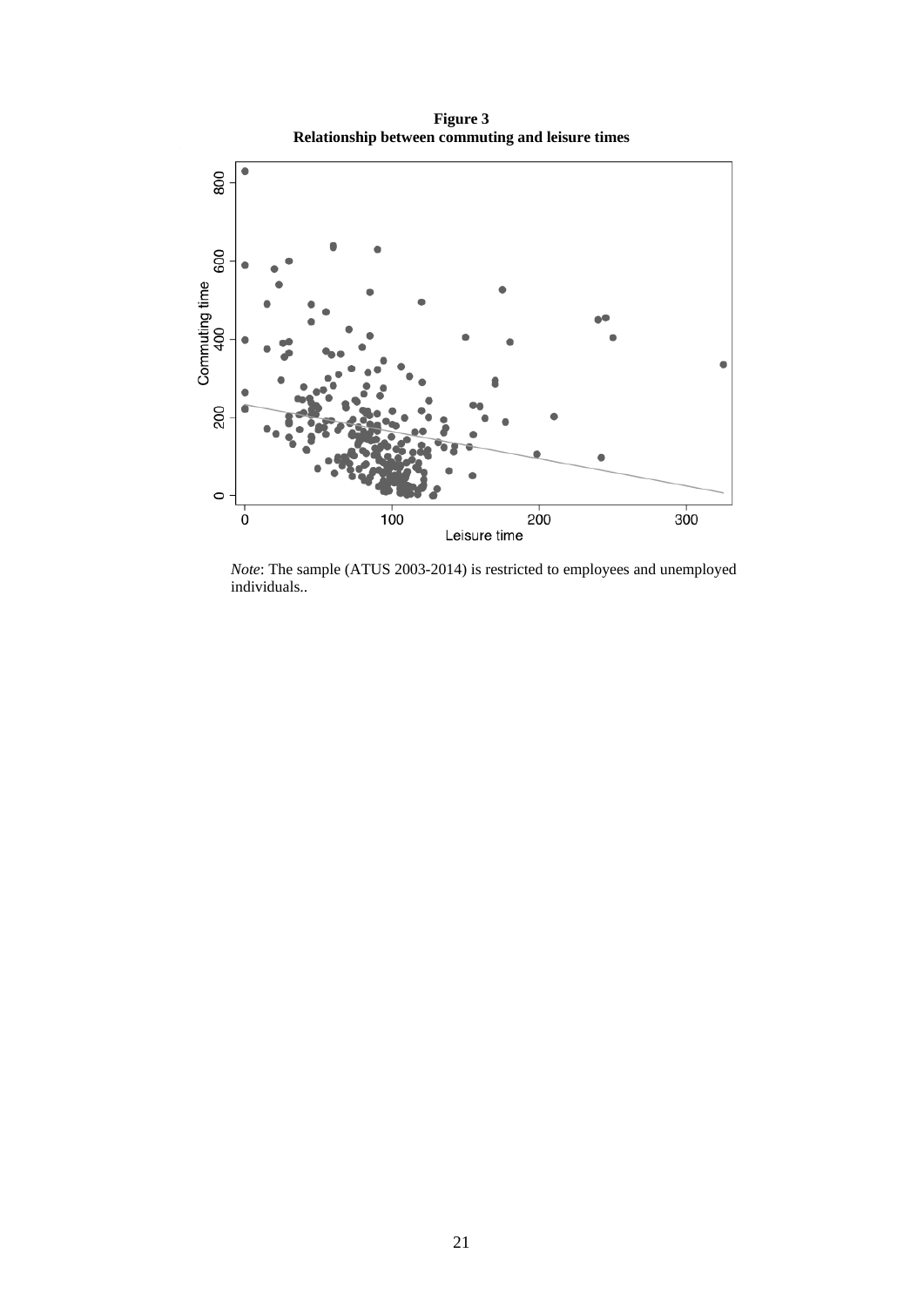

**Figure 4 Employment vs. commuting GIS map** 

*Note*: The sample (ATUS 2003-2014) is restricted to employees. Commuting time is measured in minutes per day.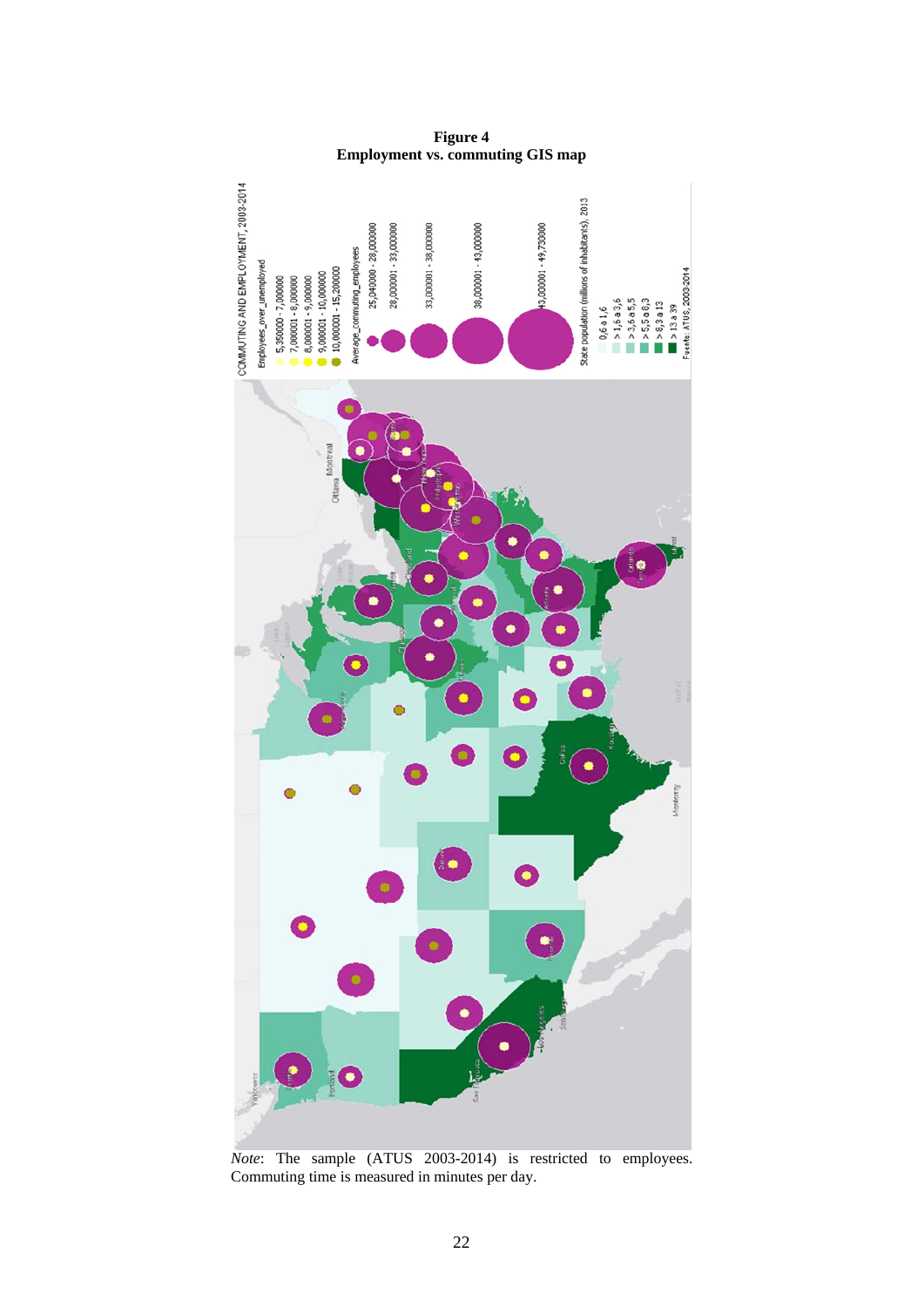

*Note*: The sample (ATUS 2003-2014) is restricted to employees. Average hourly earnings is measured in Dollars per hour, deflated using the deflator of the Federal Reserve, Bank of St. Louis.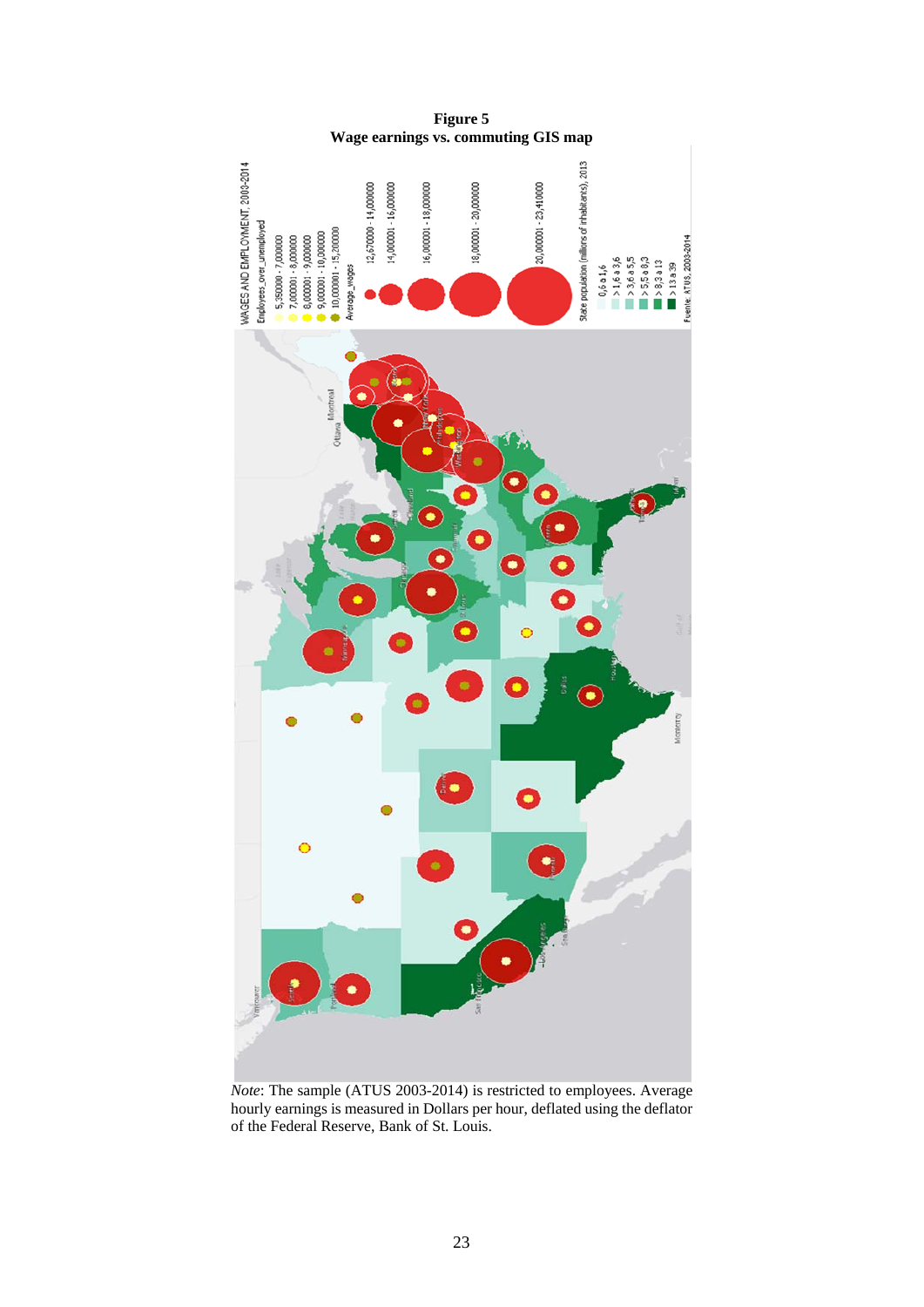|                                     |        | Summary Statistics of Variables |             |                |                  |
|-------------------------------------|--------|---------------------------------|-------------|----------------|------------------|
|                                     |        | <b>Employees</b><br>Unemployed  |             |                | <i>p</i> -values |
|                                     | Mean   | <b>SD</b>                       | <b>Mean</b> | SD             |                  |
| <b>Commuting time</b>               | 38.005 | 40.615                          |             | $\overline{a}$ |                  |
| <b>Expected commuting</b>           | 25.524 | 6.345                           | 25.482      | 6.394          | (0.526)          |
| <b>Hourly earnings</b>              | 19.475 | 18.125                          |             |                |                  |
| <b>Males</b>                        | 0.509  | 0.500                           | 0.454       | 0.498          | (<0.01)          |
| Age                                 | 42.196 | 11.322                          | 39.205      | 13.225         | (<0.01)          |
| <b>Years in labor market</b>        | 20.815 | 11.465                          | 19.275      | 12.704         | (<0.01)          |
| <b>Primary education</b>            | 0.071  | 0.256                           | 0.192       | 0.394          | (<0.01)          |
| <b>Secondary education</b>          | 0.265  | 0.441                           | 0.340       | 0.474          | (<0.01)          |
| <b>University education</b>         | 0.664  | 0.472                           | 0.468       | 0.499          | (<0.01)          |
| Living in couple                    | 0.608  | 0.488                           | 0.461       | 0.499          | (<0.01)          |
| <b>Partner's labor force status</b> | 0.459  | 0.498                           | 0.333       | 0.471          | (<0.01)          |
| <b>Number of children</b>           | 0.971  | 1.126                           | 1.091       | 1.223          | (<0.01)          |
| <b>Naturalized citizen</b>          | 0.913  | 0.282                           | 0.889       | 0.315          | (<0.01)          |
| White                               | 0.817  | 0.387                           | 0.714       | 0.452          | (<0.01)          |
| American                            | 0.838  | 0.369                           | 0.820       | 0.385          | (<0.01)          |
| <b>Father is American</b>           | 0.800  | 0.369                           | 0.762       | 0.426          | (<0.01)          |
| <b>Mother is American</b>           | 0.799  | 0.401                           | 0.764       | 0.424          | (<0.01)          |
| <b>Minimum</b> wage                 | 7.409  | 2.227                           | 7.434       | 2.295          | (<0.01)          |
| <b>M.S.A.</b> population size       | 3.625  | 2.540                           | 3.774       | 2.562          | (<0.01)          |
| <b>Metropolitan (Center)</b>        | 0.232  | 0.422                           | 0.282       | 0.450          | (<0.01)          |
| <b>Metropolitan (Balanced)</b>      | 0.616  | 0.486                           | 0.572       | 0.495          | (<0.01)          |
| Non-metropolitan                    | 0.152  | 0.359                           | 0.146       | 0.353          | (0.257)          |
| N. Observations                     |        | 40,648                          |             | 5,651          |                  |

**Table 1 Summary Statistics of Variables** 

*Note*: Standard deviations in parentheses. The sample (ATUS 2003-2014) is restricted to employees who work the diaryday and to unemployed individuals. Commuting time is measured in minutes. Employed group collects salaried workers in both public and private sectors. Monetary variables are measured in Dollars. Minimum wage (by State of residence) is taken from Wikipedia. Gender takes the value 1 for men and 0 for women. Occupation, Industry, States and MSAs statistical summaries are not shown in this table. P-values for the differences (Kruskal-Wallis test) are in parentheses.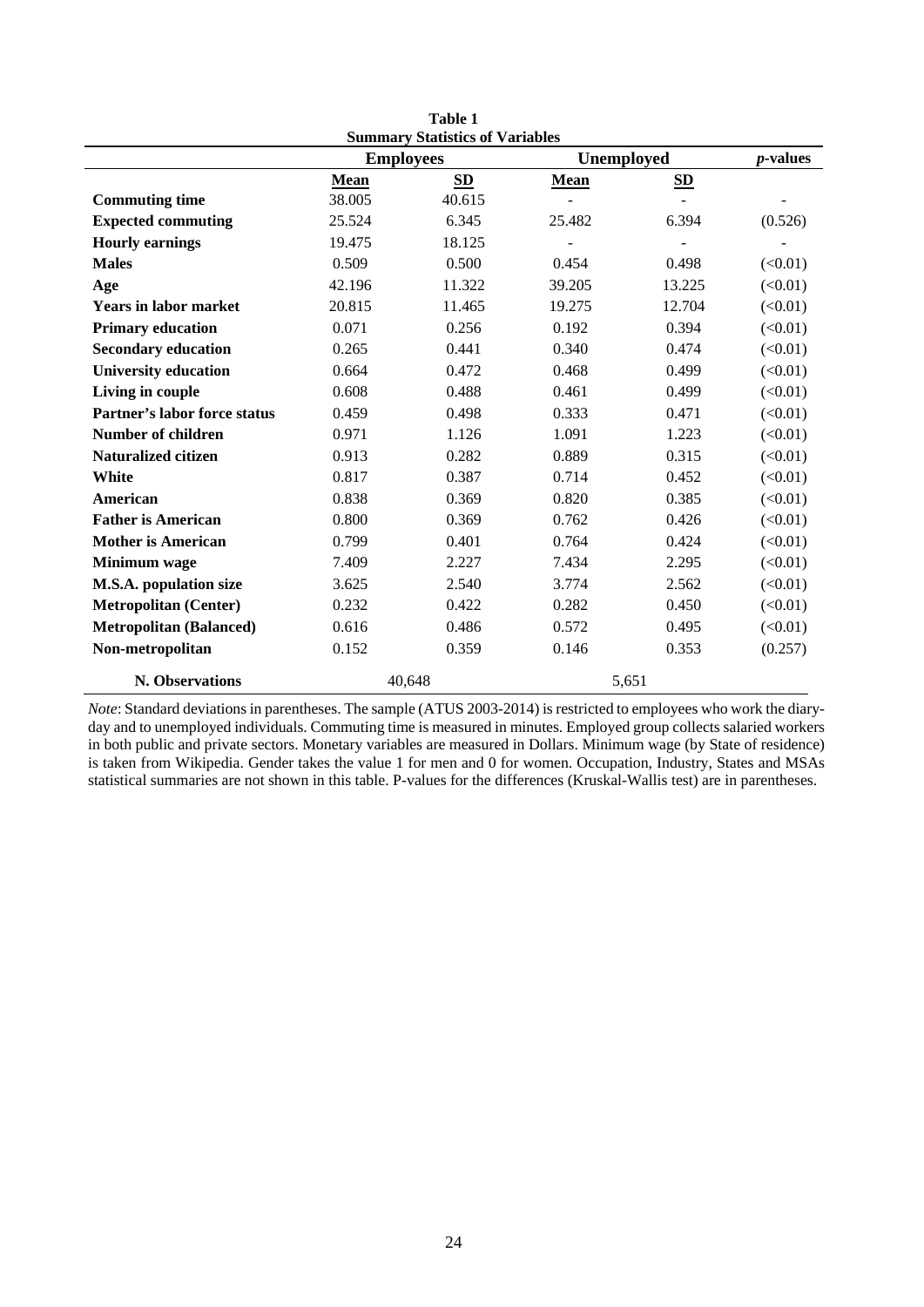| <b>Estimates of employment models</b> |             |                       |                      |
|---------------------------------------|-------------|-----------------------|----------------------|
|                                       | (1)         | (2)                   | (3)                  |
| <b>Employment probability</b>         | All         | <b>Private sector</b> | <b>Public sector</b> |
|                                       |             |                       |                      |
| <b>Expected commuting time</b>        | $-0.013***$ | $-0.010***$           | $-0.032***$          |
|                                       | (0.003)     | (0.003)               | (0.004)              |
| <b>Years working</b>                  | $0.046***$  | $0.040***$            | $0.064***$           |
|                                       | (0.004)     | (0.005)               | (0.006)              |
| <b>Year working squared</b>           | $-0.008***$ | $-0.008***$           | $-0.009***$          |
|                                       | (0.001)     | (0.001)               | (0.001)              |
| <b>Secondary education</b>            | $0.662***$  | $0.641***$            | $1.166***$           |
|                                       | (0.049)     | (0.047)               | (0.097)              |
| <b>University education</b>           | $1.271***$  | $1.116***$            | $2.402***$           |
|                                       | (0.049)     | (0.046)               | (0.092)              |
| White                                 | $0.463***$  | $0.527***$            | $0.089*$             |
|                                       | (0.036)     | (0.034)               | (0.050)              |
| American                              | $-0.171***$ | $-0.215***$           | 0.108                |
|                                       | (0.061)     | (0.059)               | (0.080)              |
| Living in couple                      | $0.399***$  | $0.397***$            | $0.381***$           |
|                                       | (0.049)     | (0.049)               | (0.066)              |
| <b>Couple status</b>                  | 0.056       | 0.034                 | $0.257***$           |
|                                       | (0.049)     | (0.047)               | (0.065)              |
| N. of children                        | $-0.111***$ | $-0.109***$           | $-0.096***$          |
|                                       | (0.014)     | (0.014)               | (0.022)              |
| <b>Naturalized Citizen</b>            | 0.036       | $-0.004$              | $0.685***$           |
|                                       | (0.072)     | (0.073)               | (0.112)              |
| <b>Male</b>                           | $0.291***$  | $0.315***$            | $0.149***$           |
|                                       | (0.042)     | (0.041)               | (0.052)              |
| <b>Constant</b>                       | $0.415***$  | $0.350***$            | $-2.718***$          |
|                                       | (0.103)     | (0.099)               | (0.167)              |
| N. Observations                       | 46,299      | 39.011                | 12,939               |

**Table 2** 

*Note*: Bootstrapped (n=500) standard errors in parentheses. The sample (ATUS 2003-2014) is restricted to employees who work the diary-day and to unemployed individuals (Column 1), to private sector salaried workers and unemployed (Column 2), and to public sector salaried workers and unemployed (Column 3). Commuting times are measured in minutes. Monetary variables are measured in Dollars. Gender takes the value 1 for men and 0 for women. \* Significant at the 90% level. \*\* Significant at the 95% level. \*\*\* Significant at the 99% level.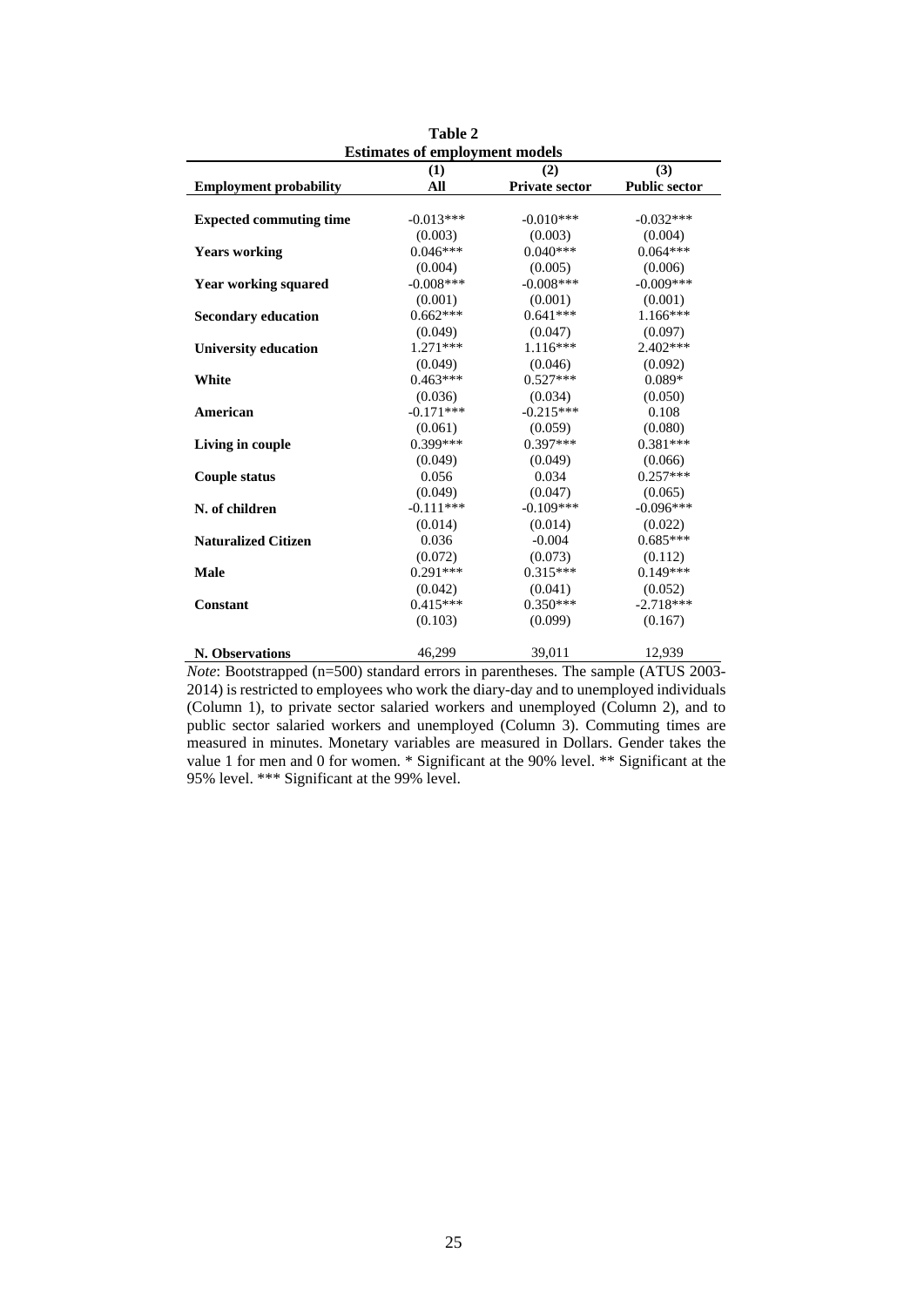|                                 | Table 3                            |                       |                       |                      |
|---------------------------------|------------------------------------|-----------------------|-----------------------|----------------------|
|                                 | <b>Estimates of earning models</b> |                       |                       |                      |
|                                 | (1)                                | (2)                   | (3)                   | (4)                  |
| <b>Real hourly wages</b>        | <b>Private sector</b>              | <b>Private sector</b> | <b>Private sector</b> | <b>Public sector</b> |
|                                 |                                    | supervised            | not supervised        |                      |
|                                 |                                    |                       |                       |                      |
| <b>Expected commuting time</b>  | $0.010***$                         | $0.011***$            | $0.009***$            | $0.007**$            |
|                                 | (0.001)                            | (0.002)               | (0.002)               | (0.003)              |
| <b>Years working</b>            | $0.034***$                         | $0.034***$            | $0.036***$            | $0.037***$           |
|                                 | (0.002)                            | (0.002)               | (0.003)               | (0.004)              |
| <b>Year working squared</b>     | $-0.006***$                        | $-0.007***$           | $-0.007***$           | $-0.007***$          |
|                                 | (0.000)                            | (0.000)               | (0.001)               | (0.001)              |
| <b>Secondary education</b>      | $0.248***$                         | $0.231***$            | $0.247***$            | $0.379***$           |
|                                 | (0.021)                            | (0.029)               | (0.029)               | (0.085)              |
| <b>University education</b>     | $0.438***$                         | $0.485***$            | $0.363***$            | $0.643***$           |
|                                 | (0.022)                            | (0.029)               | (0.030)               | (0.085)              |
| White                           | $0.116***$                         | $0.115***$            | $0.128***$            | 0.035                |
|                                 | (0.014)                            | (0.018)               | (0.022)               | (0.026)              |
| American                        | 0.004                              | $-0.017$              | 0.044                 | $-0.050$             |
|                                 | (0.019)                            | (0.027)               | (0.032)               | (0.040)              |
| Living in couple                | $0.103***$                         | $0.110***$            | $0.079***$            | $0.060*$             |
|                                 | (0.016)                            | (0.022)               | (0.025)               | (0.033)              |
| <b>Couple status</b>            | $-0.004$                           | $-0.017$              | 0.021                 | 0.005                |
|                                 | (0.015)                            | (0.020)               | (0.022)               | (0.030)              |
| N. of children                  | $-0.018***$                        | $-0.016**$            | $-0.019**$            | $-0.011$             |
|                                 | (0.005)                            | (0.006)               | (0.008)               | (0.011)              |
| <b>Naturalized Citizen</b>      | $0.068***$                         | 0.037                 | $0.112***$            | $0.129*$             |
|                                 | (0.024)                            | (0.033)               | (0.037)               | (0.074)              |
| Male                            | $0.103***$                         | $0.085***$            | $0.127***$            | $0.102***$           |
|                                 | (0.016)                            | (0.021)               | (0.025)               | (0.034)              |
| Constant                        | 1.356***                           | $1.148***$            | $0.842***$            | $1.021***$           |
|                                 | (0.096)                            | (0.129)               | (0.076)               | (0.322)              |
| <b>Occupation fixed effects</b> | Yes                                | Yes                   | Yes                   | Yes                  |
| <b>Industry fixed effects</b>   | Yes                                | Yes                   | Yes                   | Yes                  |
| N. Observations                 | 33,360                             | 21,467                | 11,893                | 7,288                |
| <b>R-squared</b>                | 0.183                              | 0.202                 | 0.121                 | 0.126                |

*Note*: Bootstrapped (n=500) standard errors in parentheses. The sample (ATUS 2003-2014) is restricted to private sector salaried employees (Column 1), supervised employees (Column 2), non-supervised employees (Column 3) and public sector employees (Column 4). Commuting time is measured in minutes per day. Real wages are measured in Dollars \* Significant at the 90% level. \*\* Significant at the 95% level. \*\*\* Significant at the 99% level.

26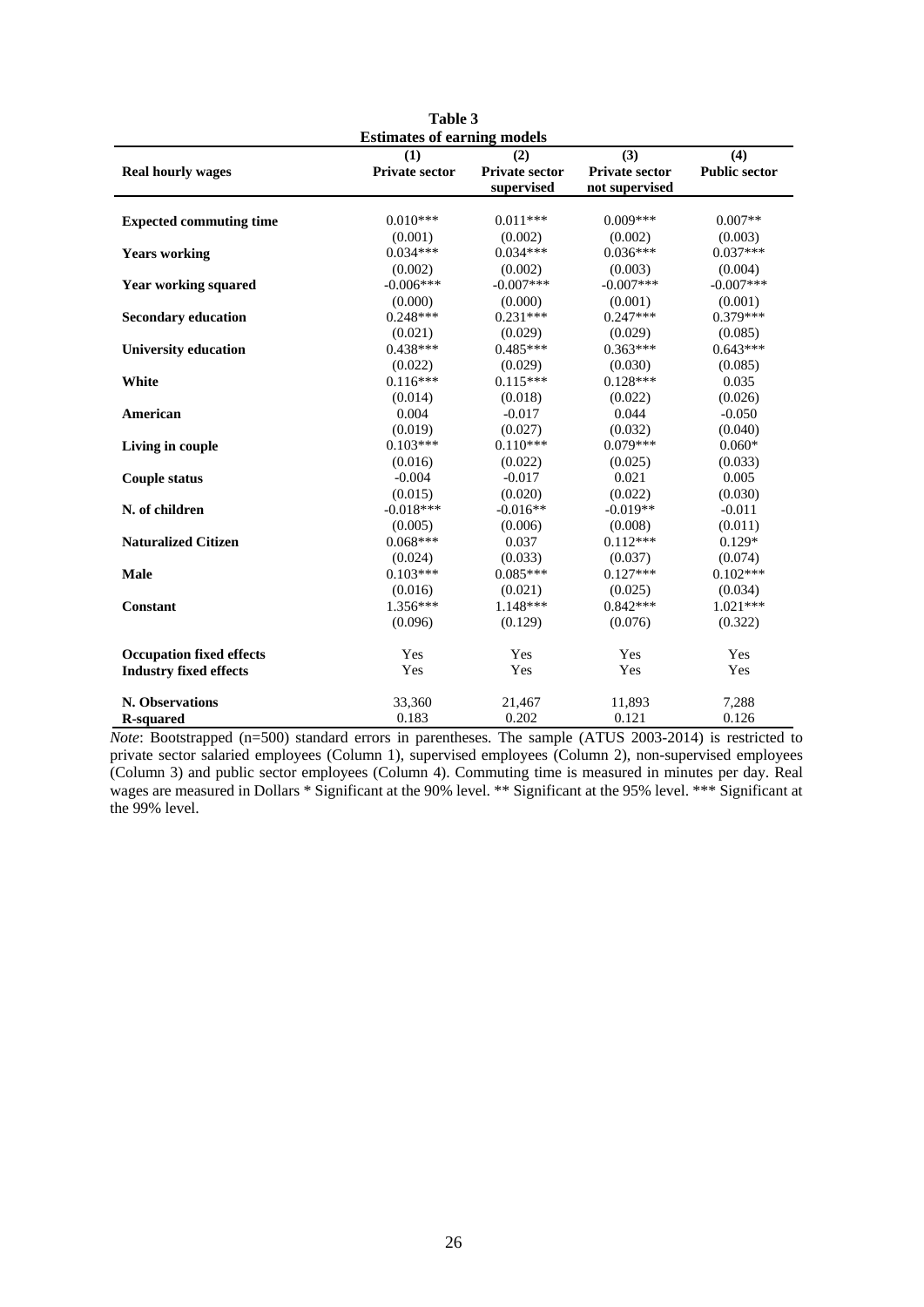### **APPENDIX**

|                                | <b>Table A1</b><br><b>Heckman model of commuting time</b> |                   |           |
|--------------------------------|-----------------------------------------------------------|-------------------|-----------|
|                                | (1)                                                       | (2)               | (3)       |
| <b>VARIABLES</b>               | Commuting                                                 | <b>Employment</b> |           |
| <b>MSA</b> population size     | $1.962***$                                                |                   |           |
|                                | (0.115)                                                   |                   |           |
| <b>Metropolitan (balanced)</b> | 3.326***                                                  |                   |           |
|                                | (0.566)                                                   |                   |           |
| Non-metropolitan               | 3.212***                                                  |                   |           |
|                                | (0.950)                                                   |                   |           |
| <b>Female</b>                  | $-8.157***$                                               |                   |           |
|                                | (0.445)                                                   |                   |           |
| White                          | $-2.724***$                                               |                   |           |
|                                | (0.586)                                                   |                   |           |
| American                       |                                                           | $-0.218***$       |           |
|                                |                                                           | (0.042)           |           |
| <b>Naturalized Citizen</b>     |                                                           | $0.158***$        |           |
|                                |                                                           | (0.037)           |           |
| Father U.S.                    |                                                           | $0.149***$        |           |
|                                |                                                           | (0.041)           |           |
| Mother U.S.                    |                                                           | 0.070             |           |
|                                |                                                           | (0.043)           |           |
| Min. wage                      |                                                           | 0.001             |           |
|                                |                                                           | (0.003)           |           |
| Lambda                         |                                                           |                   | 54.243*** |
|                                |                                                           |                   | (12.435)  |
| <b>Constant</b>                | 22.105***                                                 | $1.026***$        |           |
|                                | (3.021)                                                   | (0.036)           |           |
|                                |                                                           |                   |           |
| <b>Observations</b>            | 46,299                                                    | 46,299            | 46,299    |

*Note*: Robust standard errors in parentheses. The sample (ATUS 2003-2014) is restricted to employed individuals, including the self-employed. Commuting time is measured in minutes. Female takes the value 1 for women and 0 for men. \* Significant at the 90% level. \*\* Significant at the 95% level. \*\*\* Significant at the 99% level.